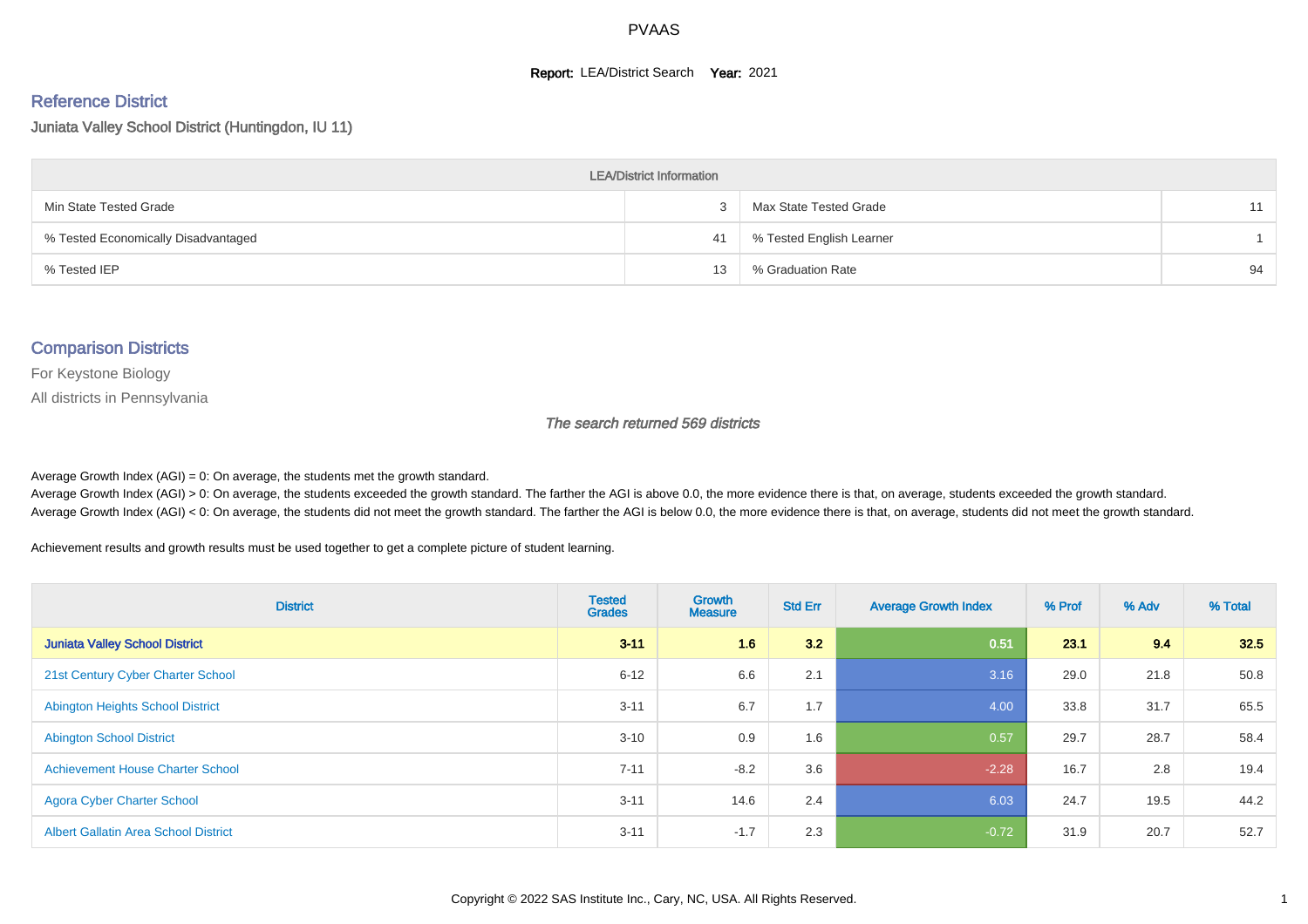| <b>District</b>                                 | <b>Tested</b><br><b>Grades</b> | <b>Growth</b><br><b>Measure</b> | <b>Std Err</b> | <b>Average Growth Index</b> | % Prof | % Adv   | % Total |
|-------------------------------------------------|--------------------------------|---------------------------------|----------------|-----------------------------|--------|---------|---------|
| <b>Juniata Valley School District</b>           | $3 - 11$                       | 1.6                             | 3.2            | 0.51                        | 23.1   | 9.4     | 32.5    |
| <b>Aliquippa School District</b>                | $3 - 11$                       | $-20.0$                         | 3.6            | $-5.54$                     | 1.7    | $0.0\,$ | 1.7     |
| <b>Allegheny Valley School District</b>         | $3 - 11$                       | $-1.9$                          | 3.9            | $-0.48$                     | 31.8   | 11.4    | 43.2    |
| <b>Allegheny-Clarion Valley School District</b> | $3 - 10$                       | 12.3                            | 4.1            | 3.03                        | 33.3   | 19.0    | 52.4    |
| <b>Allentown City School District</b>           | $3 - 12$                       | $-16.9$                         | 1.4            | $-12.37$                    | 5.9    | 0.4     | 6.3     |
| Altoona Area School District                    | $3 - 12$                       | 0.1                             | 1.5            | 0.07                        | 29.0   | 13.8    | 42.8    |
| Ambridge Area School District                   | $3 - 12$                       | $-19.4$                         | 2.5            | $-7.64$                     | 23.2   | 5.6     | 28.9    |
| <b>Annville-Cleona School District</b>          | $3 - 12$                       | 1.1                             | 2.4            | 0.45                        | 34.8   | 13.6    | 48.5    |
| <b>Antietam School District</b>                 | $3 - 10$                       | $-9.5$                          | 3.7            | $-2.57$                     | 20.9   | 1.5     | 22.4    |
| <b>Apollo-Ridge School District</b>             | $3-12$                         | 9.5                             | 3.0            | 3.23                        | 34.0   | 9.4     | 43.4    |
| <b>Armstrong School District</b>                | $3 - 11$                       | 9.8                             | 1.6            | 6.22                        | 32.8   | 24.6    | 57.4    |
| Aspira Bilingual Cyber Charter School           | $3 - 11$                       | 5.1                             | 5.8            | 0.87                        | 4.8    | 0.0     | 4.8     |
| <b>Athens Area School District</b>              | $3 - 11$                       | 2.6                             | 2.3            | 1.11                        | 34.9   | 12.3    | 47.3    |
| <b>Austin Area School District</b>              | $3 - 11$                       | 2.6                             | 6.0            | 0.43                        | 25.0   | 18.8    | 43.8    |
| <b>Avella Area School District</b>              | $3 - 12$                       | 1.6                             | 4.7            | 0.34                        | 34.8   | 7.2     | 42.0    |
| <b>Avon Grove Charter School</b>                | $3 - 11$                       | 9.8                             | 3.1            | 3.18                        | 32.4   | 26.0    | 58.4    |
| <b>Avon Grove School District</b>               | $3 - 10$                       | 7.6                             | 1.4            | 5.29                        | 33.7   | 33.2    | 67.0    |
| <b>Avonworth School District</b>                | $3 - 10$                       | $-6.2$                          | 2.3            | $-2.68$                     | 35.9   | 14.1    | 50.0    |
| <b>Bald Eagle Area School District</b>          | $3 - 11$                       | 7.6                             | 2.5            | 3.00                        | 31.6   | 15.6    | 47.3    |
| <b>Baldwin-Whitehall School District</b>        | $3 - 11$                       | $-5.5$                          | 1.9            | $-2.93$                     | 32.0   | 14.7    | 46.7    |
| <b>Bangor Area School District</b>              | $3 - 12$                       | $-1.2$                          | 2.0            | $-0.60$                     | 25.8   | 12.7    | 38.5    |
| <b>Beaver Area School District</b>              | $3 - 10$                       | $-3.0$                          | 2.5            | $-1.16$                     | 25.8   | 27.8    | 53.6    |
| <b>Bedford Area School District</b>             | $3 - 11$                       | 6.4                             | 2.4            | 2.68                        | 31.0   | 20.6    | 51.6    |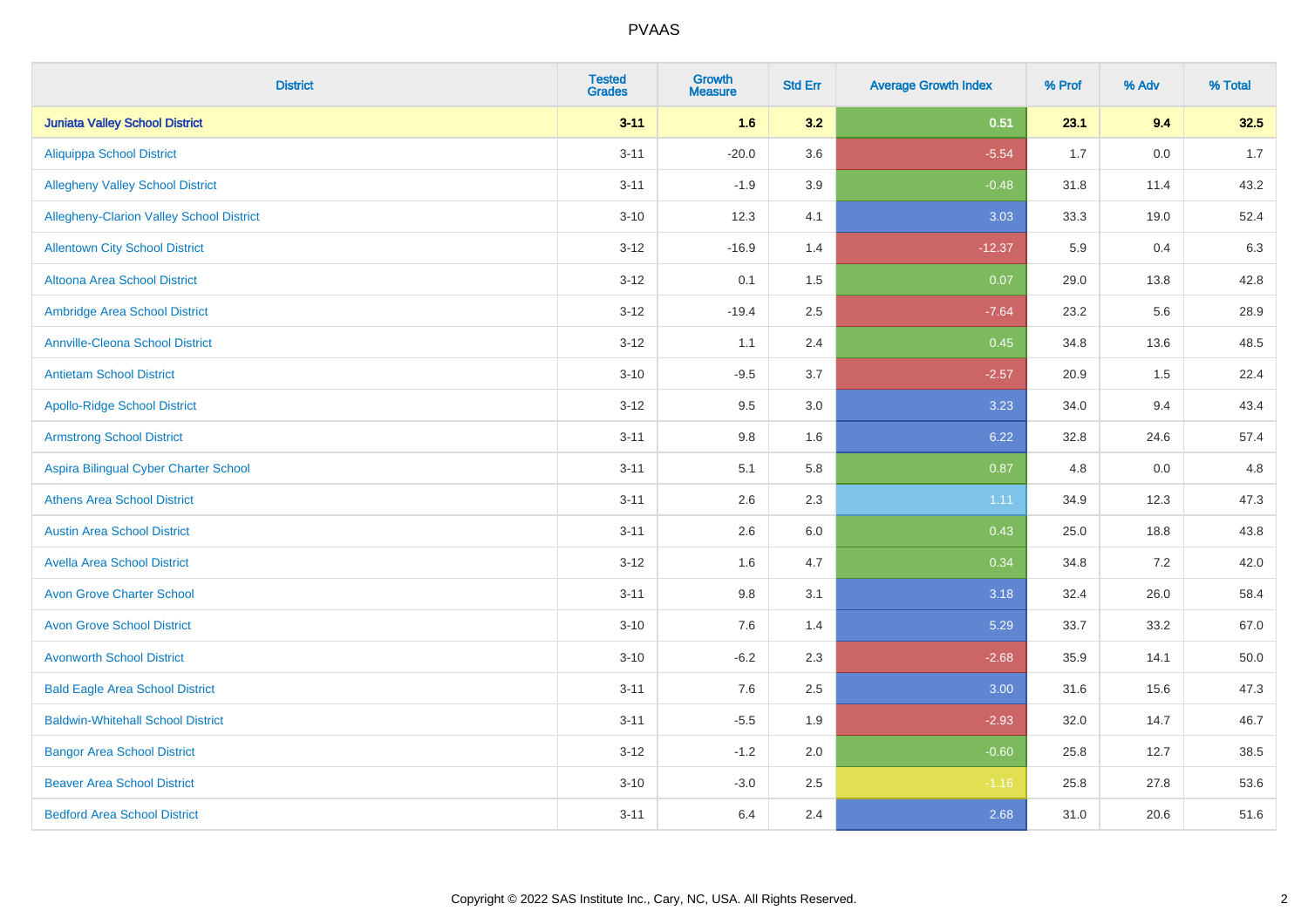| <b>District</b>                              | <b>Tested</b><br><b>Grades</b> | <b>Growth</b><br><b>Measure</b> | <b>Std Err</b> | <b>Average Growth Index</b> | % Prof | % Adv | % Total |
|----------------------------------------------|--------------------------------|---------------------------------|----------------|-----------------------------|--------|-------|---------|
| <b>Juniata Valley School District</b>        | $3 - 11$                       | 1.6                             | 3.2            | 0.51                        | 23.1   | 9.4   | 32.5    |
| <b>Belle Vernon Area School District</b>     | $3 - 11$                       | 11.1                            | 2.3            | 4.88                        | 31.6   | 25.4  | 57.1    |
| <b>Bellefonte Area School District</b>       | $3 - 11$                       | 6.7                             | 2.0            | 3.34                        | 28.8   | 21.5  | 50.2    |
| <b>Bellwood-Antis School District</b>        | $3 - 10$                       | 3.5                             | 2.8            | 1.24                        | 40.9   | 19.4  | 60.2    |
| <b>Belmont Charter School</b>                | $3 - 10$                       | 2.2                             | 3.4            | 0.64                        | 5.3    | 1.8   | 7.0     |
| <b>Bensalem Township School District</b>     | $3 - 11$                       | 1.0                             | 1.6            | 0.63                        | 24.3   | 10.7  | 34.9    |
| <b>Benton Area School District</b>           | $3 - 10$                       | 8.1                             | 4.0            | 2.01                        | 35.7   | 28.6  | 64.3    |
| <b>Bentworth School District</b>             | $3 - 11$                       | 7.0                             | 3.0            | 2.36                        | 26.6   | 17.0  | 43.6    |
| <b>Berlin Brothersvalley School District</b> | $3 - 11$                       | 19.6                            | 4.0            | 4.93                        | 28.3   | 41.3  | 69.6    |
| <b>Bermudian Springs School District</b>     | $3 - 11$                       | 2.5                             | 2.4            | 1.05                        | 31.8   | 23.5  | 55.3    |
| <b>Berwick Area School District</b>          | $3 - 11$                       | $-6.9$                          | 2.4            | $-2.84$                     | 22.3   | 11.5  | 33.8    |
| <b>Bethel Park School District</b>           | $3 - 11$                       | $-4.4$                          | 1.7            | $-2.62$                     | 40.1   | 27.3  | 67.4    |
| <b>Bethlehem Area School District</b>        | $3 - 11$                       | $-4.5$                          | 1.1            | $-3.91$                     | 20.4   | 11.3  | 31.7    |
| <b>Bethlehem-Center School District</b>      | $3 - 10$                       | 2.1                             | $3.5\,$        | 0.59                        | 32.3   | 4.6   | 36.9    |
| <b>Big Beaver Falls Area School District</b> | $3 - 11$                       | $-17.9$                         | 2.8            | $-6.27$                     | 9.4    | 2.8   | 12.2    |
| <b>Big Spring School District</b>            | $3 - 11$                       | $-9.8$                          | 2.3            | $-4.32$                     | 23.6   | 12.9  | 36.5    |
| <b>Blackhawk School District</b>             | $3 - 11$                       | 2.0                             | 2.3            | 0.87                        | 34.6   | 20.7  | 55.3    |
| <b>Blacklick Valley School District</b>      | $3 - 11$                       | $-0.9$                          | 3.9            | $-0.23$                     | 7.7    | 7.7   | 15.4    |
| <b>Blairsville-Saltsburg School District</b> | $3 - 11$                       | $-7.5$                          | 2.8            | $-2.67$                     | 20.1   | 8.2   | 28.3    |
| <b>Bloomsburg Area School District</b>       | $3 - 10$                       | 4.3                             | 3.4            | 1.26                        | 36.5   | 20.6  | 57.1    |
| <b>Blue Mountain School District</b>         | $3 - 10$                       | 12.2                            | 2.1            | 5.81                        | 30.7   | 26.1  | 56.8    |
| <b>Blue Ridge School District</b>            | $3 - 11$                       | 8.3                             | 3.7            | 2.24                        | 29.6   | 9.3   | 38.9    |
| <b>Boyertown Area School District</b>        | $3 - 11$                       | $-2.9$                          | 1.4            | $-2.06$                     | 30.8   | 22.6  | 53.4    |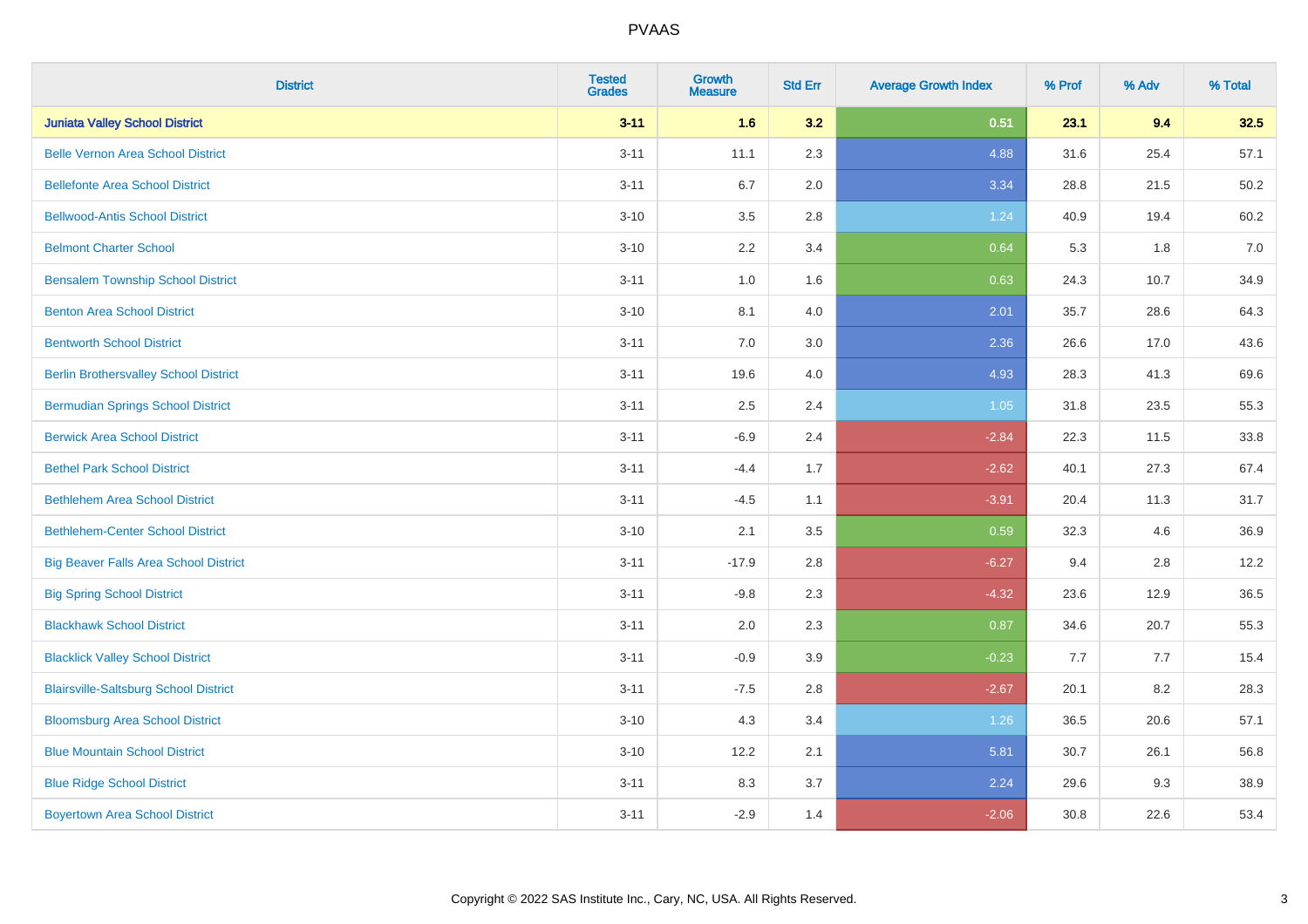| <b>District</b>                                 | <b>Tested</b><br><b>Grades</b> | <b>Growth</b><br><b>Measure</b> | <b>Std Err</b> | <b>Average Growth Index</b> | % Prof | % Adv | % Total |
|-------------------------------------------------|--------------------------------|---------------------------------|----------------|-----------------------------|--------|-------|---------|
| <b>Juniata Valley School District</b>           | $3 - 11$                       | 1.6                             | 3.2            | 0.51                        | 23.1   | 9.4   | 32.5    |
| Boys Latin Of Philadelphia Charter School       | $6 - 12$                       | $-8.0$                          | 2.7            | $-3.02$                     | 1.4    | 0.0   | 1.4     |
| <b>Bradford Area School District</b>            | $3 - 12$                       | $-1.8$                          | 2.3            | $-0.79$                     | 31.2   | 16.7  | 47.9    |
| <b>Brandywine Heights Area School District</b>  | $3 - 11$                       | 5.8                             | 2.6            | 2.27                        | 27.7   | 28.6  | 56.2    |
| <b>Brentwood Borough School District</b>        | $3 - 11$                       | 1.3                             | 3.0            | 0.44                        | 20.2   | 16.0  | 36.2    |
| <b>Bristol Borough School District</b>          | $3 - 12$                       | $-5.9$                          | 2.9            | $-2.00$                     | 27.8   | 3.3   | 31.1    |
| <b>Bristol Township School District</b>         | $3 - 11$                       | $-7.4$                          | 1.4            | $-5.32$                     | 13.8   | 4.6   | 18.4    |
| <b>Brockway Area School District</b>            | $3 - 11$                       | $-0.4$                          | 3.5            | $-0.11$                     | 41.2   | 13.8  | 55.0    |
| <b>Brookville Area School District</b>          | $3 - 11$                       | $6.8\,$                         | 3.1            | 2.19                        | 46.1   | 14.6  | 60.7    |
| <b>Brownsville Area School District</b>         | $3 - 12$                       | 3.9                             | 3.8            | 1.04                        | 22.0   | 8.5   | 30.5    |
| <b>Bucks County Technical High School</b>       | $9 - 10$                       | $-2.9$                          | 2.2            | $-1.29$                     | 27.7   | 10.4  | 38.2    |
| <b>Burgettstown Area School District</b>        | $3 - 11$                       | $-11.2$                         | 3.2            | $-3.46$                     | 16.0   | 2.7   | 18.7    |
| <b>Burrell School District</b>                  | $3 - 11$                       | $-1.5$                          | 3.3            | $-0.44$                     | 27.8   | 17.7  | 45.6    |
| <b>Butler Area School District</b>              | $3 - 11$                       | $-14.1$                         | 1.5            | $-9.60$                     | 26.4   | 11.1  | 37.5    |
| <b>California Area School District</b>          | $3 - 10$                       | $-13.7$                         | 4.5            | $-3.06$                     | 41.7   | 16.7  | 58.3    |
| <b>Cambria Heights School District</b>          | $3 - 10$                       | $-6.2$                          | 2.9            | $-2.11$                     | 25.0   | 13.0  | 38.0    |
| <b>Cameron County School District</b>           | $3 - 12$                       | $-5.0$                          | 4.4            | $-1.12$                     | 34.9   | 4.8   | 39.7    |
| <b>Camp Hill School District</b>                | $3 - 12$                       | 20.7                            | 2.9            | 7.00                        | 32.3   | 41.4  | 73.7    |
| <b>Canon-Mcmillan School District</b>           | $3 - 11$                       | $-5.0$                          | 1.5            | $-3.25$                     | 30.8   | 28.5  | 59.3    |
| <b>Canton Area School District</b>              | $3 - 11$                       | 8.4                             | 2.9            | 2.92                        | 13.8   | 23.0  | 36.8    |
| Capital Area School for the Arts Charter School | $9 - 11$                       | 14.2                            | 4.5            | 3.13                        | 27.5   | 30.0  | 57.5    |
| <b>Carbon Career &amp; Technical Institute</b>  | $9 - 11$                       | $-9.3$                          | 3.2            | $-2.92$                     | 19.6   | 2.2   | 21.7    |
| <b>Carbondale Area School District</b>          | $3 - 10$                       | $-2.8$                          | 3.2            | $-0.87$                     | 27.5   | 2.9   | 30.4    |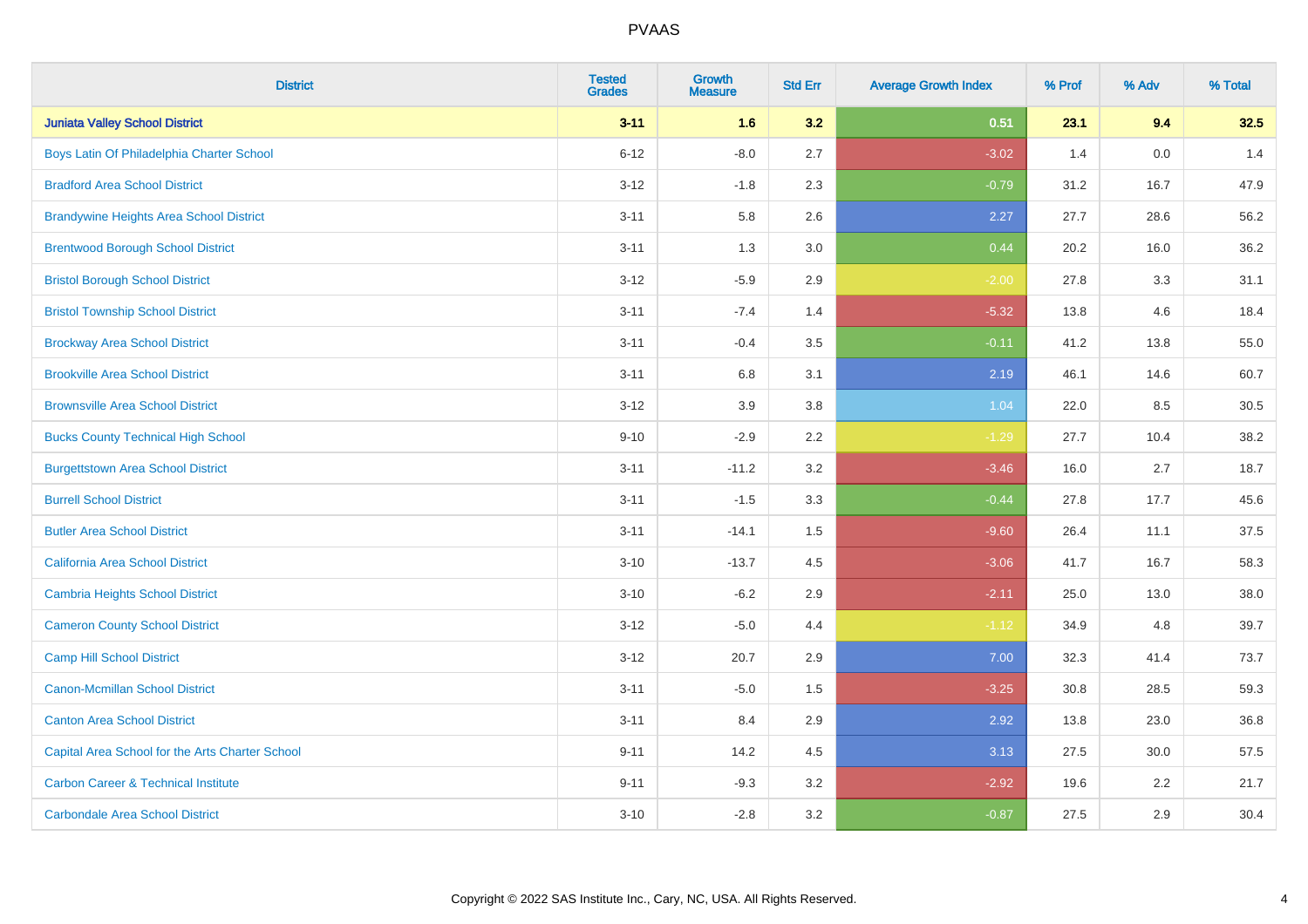| <b>District</b>                                         | <b>Tested</b><br><b>Grades</b> | <b>Growth</b><br><b>Measure</b> | <b>Std Err</b> | <b>Average Growth Index</b> | % Prof | % Adv | % Total |
|---------------------------------------------------------|--------------------------------|---------------------------------|----------------|-----------------------------|--------|-------|---------|
| <b>Juniata Valley School District</b>                   | $3 - 11$                       | 1.6                             | 3.2            | 0.51                        | 23.1   | 9.4   | 32.5    |
| <b>Carlisle Area School District</b>                    | $3 - 11$                       | $-5.2$                          | 1.7            | $-2.99$                     | 28.0   | 19.3  | 47.3    |
| <b>Carlynton School District</b>                        | $3 - 11$                       | $-2.0$                          | 3.2            | $-0.62$                     | 27.9   | 5.2   | 33.1    |
| <b>Carmichaels Area School District</b>                 | $3 - 10$                       | $-7.0$                          | 3.1            | $-2.30$                     | 17.8   | 9.6   | 27.4    |
| Catasauqua Area School District                         | $3 - 12$                       | $-7.3$                          | 2.8            | $-2.58$                     | 27.1   | 11.2  | 38.3    |
| <b>Centennial School District</b>                       | $3 - 10$                       | 1.5                             | 1.5            | 0.98                        | 23.6   | 12.4  | 36.0    |
| Center For Student Learning Charter School At Pennsbury | $6 - 12$                       | $-3.3$                          | 6.0            | $-0.55$                     | 23.1   | 0.0   | 23.1    |
| <b>Central Bucks School District</b>                    | $3 - 11$                       | 15.5                            | 0.9            | 17.94                       | 34.8   | 41.4  | 76.2    |
| <b>Central Cambria School District</b>                  | $3 - 11$                       | $-12.7$                         | 2.3            | $-5.61$                     | 19.4   | 7.4   | 26.9    |
| <b>Central Columbia School District</b>                 | $3 - 12$                       | $0.3\,$                         | 2.3            | 0.12                        | 25.4   | 37.6  | 63.0    |
| <b>Central Dauphin School District</b>                  | $3 - 11$                       | $-5.2$                          | 1.2            | $-4.24$                     | 29.3   | 8.7   | 38.0    |
| <b>Central Fulton School District</b>                   | $3 - 11$                       | $-13.3$                         | 3.2            | $-4.20$                     | 18.1   | 9.7   | 27.8    |
| <b>Central Greene School District</b>                   | $3 - 11$                       | $-0.4$                          | 2.5            | $-0.15$                     | 27.8   | 14.8  | 42.6    |
| <b>Central Valley School District</b>                   | $3 - 10$                       | 4.7                             | 2.6            | 1.83                        | 37.8   | 18.5  | 56.3    |
| <b>Central York School District</b>                     | $3 - 12$                       | 12.9                            | 1.5            | 8.64                        | 31.4   | 24.1  | 55.5    |
| <b>Chambersburg Area School District</b>                | $3 - 11$                       | $-5.6$                          | 1.3            | $-4.42$                     | 24.2   | 15.2  | 39.4    |
| <b>Charleroi School District</b>                        | $3 - 11$                       | $-4.3$                          | 2.7            | $-1.55$                     | 22.2   | 15.9  | 38.1    |
| <b>Chartiers Valley School District</b>                 | $3 - 11$                       | $-9.1$                          | 2.1            | $-4.23$                     | 20.7   | 17.4  | 38.0    |
| <b>Chartiers-Houston School District</b>                | $3 - 10$                       | $-16.5$                         | 3.5            | $-4.79$                     | 26.3   | 6.6   | 32.9    |
| <b>Cheltenham School District</b>                       | $3 - 11$                       | $-17.6$                         | 2.0            | $-8.74$                     | 24.4   | 8.3   | 32.6    |
| <b>Chester Charter Scholars Academy Charter School</b>  | $3 - 12$                       | $-6.2$                          | 3.3            | $-1.88$                     | 2.2    | 0.0   | 2.2     |
| <b>Chester-Upland School District</b>                   | $3 - 11$                       | $-3.6$                          | 2.6            | $-1.38$                     | 1.6    | 0.0   | 1.6     |
| <b>Chestnut Ridge School District</b>                   | $3 - 12$                       | 4.0                             | 2.9            | 1.38                        | 33.2   | 11.0  | 44.2    |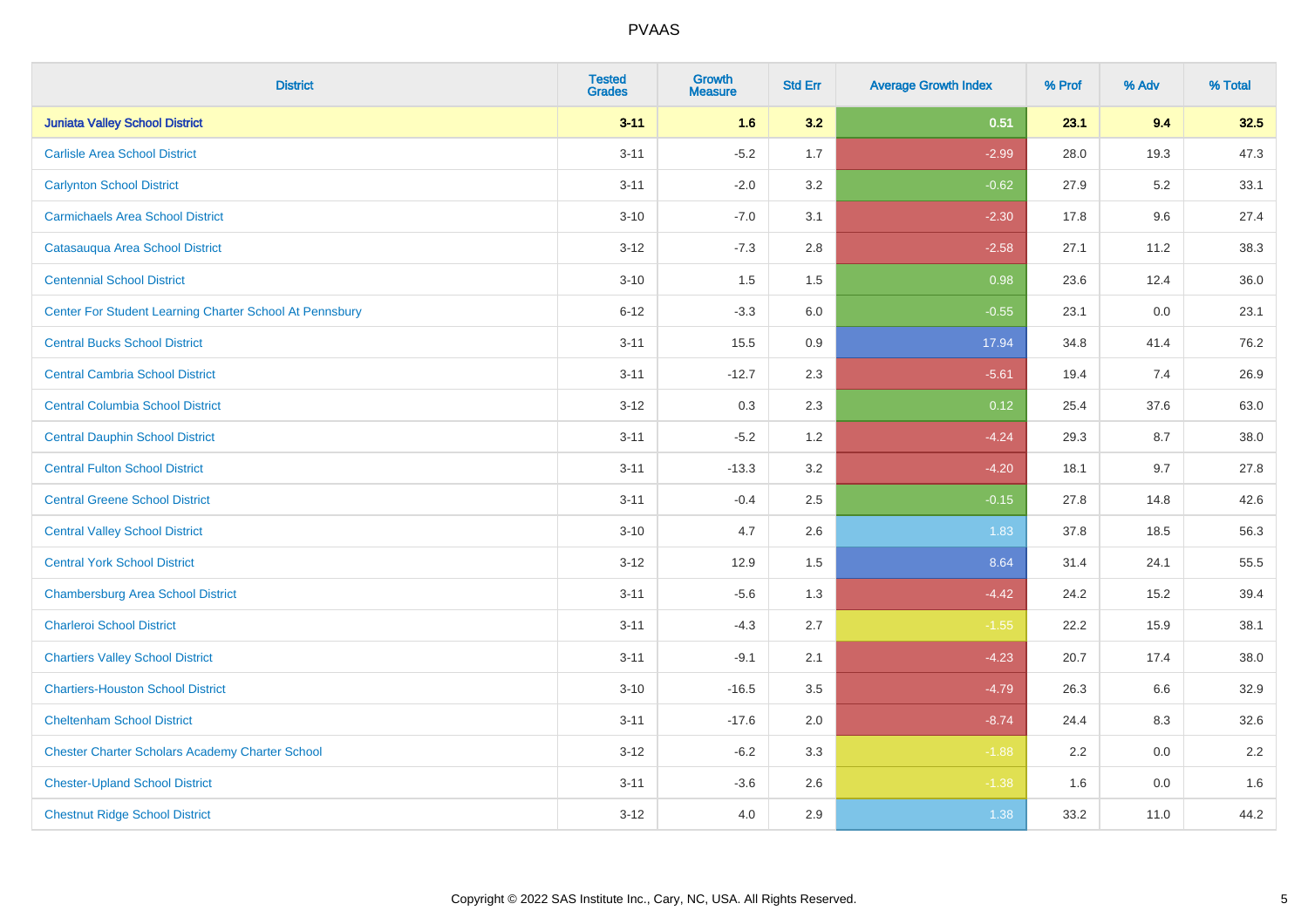| <b>District</b>                                    | <b>Tested</b><br><b>Grades</b> | <b>Growth</b><br><b>Measure</b> | <b>Std Err</b> | <b>Average Growth Index</b> | % Prof  | % Adv | % Total |
|----------------------------------------------------|--------------------------------|---------------------------------|----------------|-----------------------------|---------|-------|---------|
| <b>Juniata Valley School District</b>              | $3 - 11$                       | 1.6                             | 3.2            | 0.51                        | 23.1    | 9.4   | 32.5    |
| <b>Chichester School District</b>                  | $3 - 11$                       | $-1.8$                          | 4.2            | $-0.44$                     | 40.0    | 14.0  | 54.0    |
| <b>City CHS</b>                                    | $10 - 11$                      | $-5.6$                          | 2.4            | $-2.34$                     | 15.9    | 1.5   | 17.4    |
| <b>Clairton City School District</b>               | $3 - 11$                       | $-1.6$                          | 5.0            | $-0.32$                     | $3.8\,$ | 0.5   | 4.4     |
| <b>Clarion Area School District</b>                | $3 - 11$                       | 3.2                             | 3.7            | 0.88                        | 31.7    | 13.3  | 45.0    |
| <b>Clarion-Limestone Area School District</b>      | $3 - 12$                       | $-10.0$                         | 3.6            | $-2.76$                     | 28.3    | 20.0  | 48.3    |
| <b>Claysburg-Kimmel School District</b>            | $3 - 11$                       | $-1.2$                          | 5.2            | $-0.22$                     | 5.0     | 0.0   | $5.0$   |
| <b>Clearfield Area School District</b>             | $3 - 10$                       | $-1.3$                          | 3.7            | $-0.34$                     | 43.9    | 24.6  | 68.4    |
| <b>Coatesville Area School District</b>            | $3 - 11$                       | $-9.5$                          | 1.6            | $-5.81$                     | 12.8    | 3.3   | 16.2    |
| <b>Cocalico School District</b>                    | $3 - 11$                       | 12.3                            | 1.9            | 6.48                        | 28.2    | 32.3  | 60.5    |
| <b>Collegium Charter School</b>                    | $3 - 10$                       | 21.2                            | 2.6            | 8.18                        | 25.4    | 16.4  | 41.8    |
| <b>Colonial School District</b>                    | $3 - 11$                       | 22.1                            | 1.6            | 13.55                       | 27.2    | 43.5  | 70.6    |
| <b>Columbia Borough School District</b>            | $3 - 12$                       | $-1.1$                          | 3.6            | $-0.31$                     | 17.2    | 1.7   | 19.0    |
| Columbia-Montour AVTS                              | $9 - 10$                       | $-7.1$                          | 2.8            | $-2.52$                     | 19.5    | 3.2   | 22.7    |
| <b>Commodore Perry School District</b>             | $3 - 11$                       | $-10.4$                         | 4.5            | $-2.30$                     | 29.4    | 5.9   | 35.3    |
| <b>Commonwealth Charter Academy Charter School</b> | $3 - 10$                       | 4.2                             | 1.6            | 2.68                        | 27.0    | 15.6  | 42.5    |
| Community Academy Of Philadelphia Charter School   | $3 - 11$                       | 0.1                             | 2.6            | 0.06                        | 9.7     | 2.6   | 12.4    |
| Conemaugh Township Area School District            | $3 - 12$                       | 4.8                             | 3.5            | 1.39                        | 30.9    | 27.8  | 58.8    |
| <b>Conemaugh Valley School District</b>            | $3 - 12$                       | $-6.3$                          | 4.1            | $-1.54$                     | 23.7    | 5.1   | 28.8    |
| <b>Conestoga Valley School District</b>            | $3 - 11$                       | 2.4                             | 1.7            | 1.43                        | 35.0    | 23.5  | 58.5    |
| <b>Conewago Valley School District</b>             | $3 - 12$                       | 7.6                             | 1.7            | 4.46                        | 41.3    | 19.4  | 60.6    |
| <b>Conneaut School District</b>                    | $3 - 12$                       | $-2.3$                          | 2.6            | $-0.91$                     | 27.4    | 9.7   | 37.1    |
| <b>Connellsville Area School District</b>          | $3 - 11$                       | $-5.3$                          | 2.0            | $-2.67$                     | 24.2    | 5.0   | 29.1    |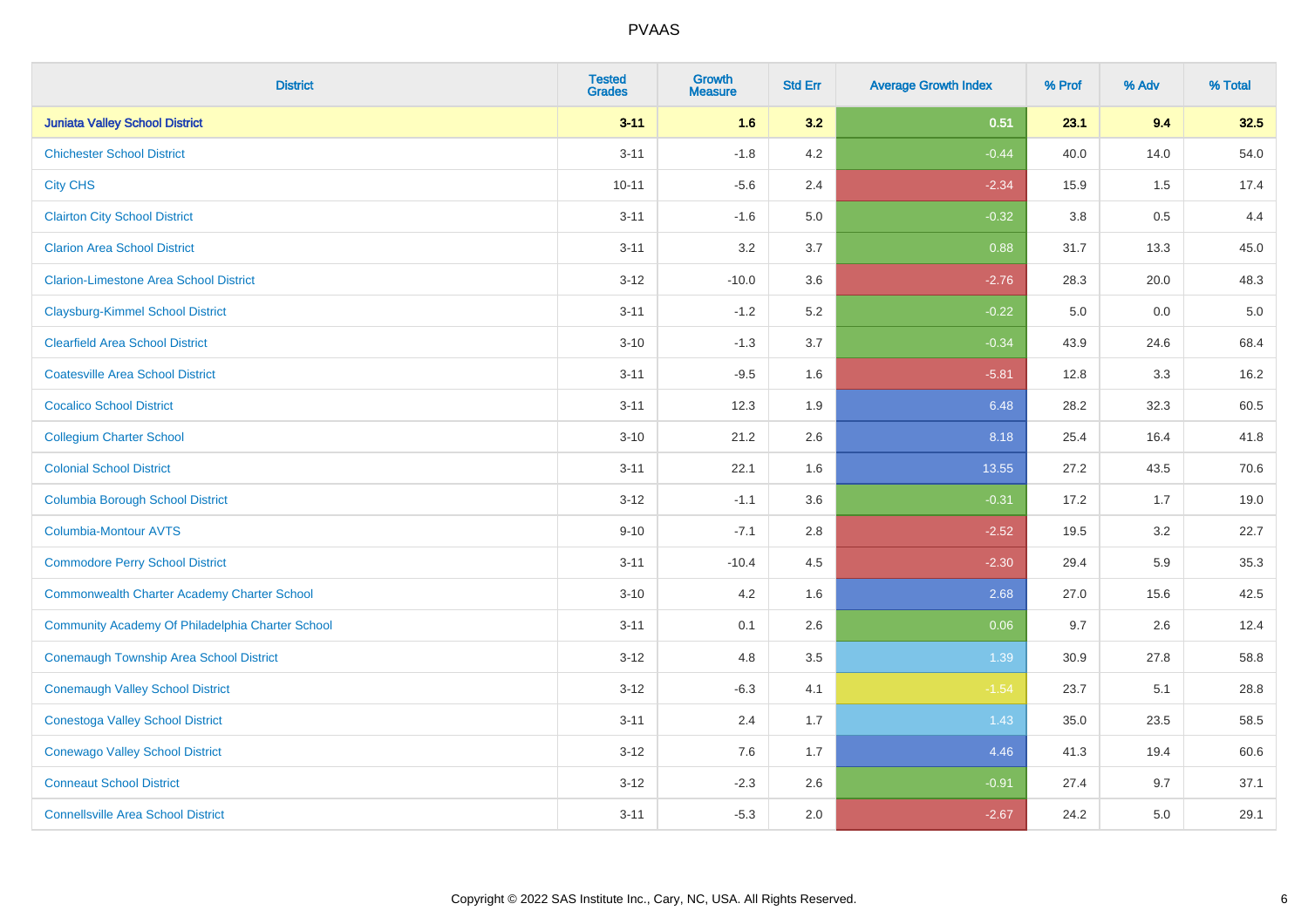| <b>District</b>                           | <b>Tested</b><br><b>Grades</b> | <b>Growth</b><br><b>Measure</b> | <b>Std Err</b> | <b>Average Growth Index</b> | % Prof | % Adv | % Total |
|-------------------------------------------|--------------------------------|---------------------------------|----------------|-----------------------------|--------|-------|---------|
| <b>Juniata Valley School District</b>     | $3 - 11$                       | 1.6                             | 3.2            | 0.51                        | 23.1   | 9.4   | 32.5    |
| <b>Conrad Weiser Area School District</b> | $3 - 11$                       | 7.1                             | 2.1            | 3.34                        | 28.2   | 14.4  | 42.6    |
| <b>Cornell School District</b>            | $3 - 11$                       | $-5.5$                          | 4.6            | $-1.20$                     | 11.3   | 3.2   | 14.5    |
| <b>Cornwall-Lebanon School District</b>   | $3 - 11$                       | 8.2                             | 1.6            | 5.24                        | 28.0   | 20.5  | 48.6    |
| <b>Corry Area School District</b>         | $3 - 11$                       | $-6.8$                          | 2.3            | $-3.01$                     | 24.0   | 8.8   | 32.8    |
| <b>Coudersport Area School District</b>   | $3 - 11$                       | 14.8                            | 3.4            | 4.33                        | 34.7   | 28.0  | 62.7    |
| <b>Council Rock School District</b>       | $3 - 11$                       | 13.5                            | 1.1            | 12.27                       | 32.0   | 35.4  | 67.4    |
| <b>Cranberry Area School District</b>     | $3 - 12$                       | $-0.9$                          | 3.1            | $-0.29$                     | 25.5   | 9.7   | 35.2    |
| <b>Crawford Central School District</b>   | $3 - 11$                       | 5.7                             | 2.1            | 2.71                        | 26.4   | 15.8  | 42.1    |
| <b>Crestwood School District</b>          | $3 - 11$                       | $-3.4$                          | 2.2            | $-1.52$                     | 33.1   | 21.7  | 54.9    |
| <b>Cumberland Valley School District</b>  | $3 - 12$                       | 18.6                            | 1.2            | 15.79                       | 31.3   | 39.2  | 70.5    |
| <b>Dallas School District</b>             | $3 - 11$                       | 8.1                             | 2.1            | 3.87                        | 32.4   | 22.4  | 54.8    |
| <b>Dallastown Area School District</b>    | $3 - 11$                       | 19.9                            | 1.4            | 14.14                       | 36.8   | 34.2  | 71.0    |
| <b>Daniel Boone Area School District</b>  | $3-12$                         | 0.9                             | 1.9            | 0.46                        | 28.9   | 22.0  | 51.0    |
| <b>Danville Area School District</b>      | $3 - 11$                       | 18.4                            | 2.6            | 7.19                        | 32.0   | 46.1  | 78.1    |
| <b>Dauphin County Technical School</b>    | $9 - 11$                       | $-3.9$                          | 2.3            | $-1.67$                     | 18.3   | 11.1  | 29.3    |
| <b>Deer Lakes School District</b>         | $3 - 11$                       | $-10.0$                         | 2.5            | $-4.02$                     | 27.7   | 9.9   | 37.6    |
| <b>Delaware Valley School District</b>    | $3 - 11$                       | 15.7                            | 1.6            | 9.62                        | 36.7   | 32.1  | 68.8    |
| <b>Derry Area School District</b>         | $3 - 11$                       | $-11.8$                         | 2.6            | $-4.53$                     | 34.8   | 6.1   | 40.9    |
| <b>Derry Township School District</b>     | $3 - 10$                       | 20.1                            | 2.0            | 10.20                       | 32.8   | 46.9  | 79.7    |
| <b>Donegal School District</b>            | $3-12$                         | 5.9                             | 2.2            | 2.72                        | 34.1   | 23.1  | 57.2    |
| <b>Dover Area School District</b>         | $3 - 12$                       | 7.1                             | 1.9            | 3.78                        | 33.0   | 18.7  | 51.7    |
| <b>Downingtown Area School District</b>   | $3 - 11$                       | 4.4                             | 1.1            | 4.06                        | 30.1   | 32.0  | 62.2    |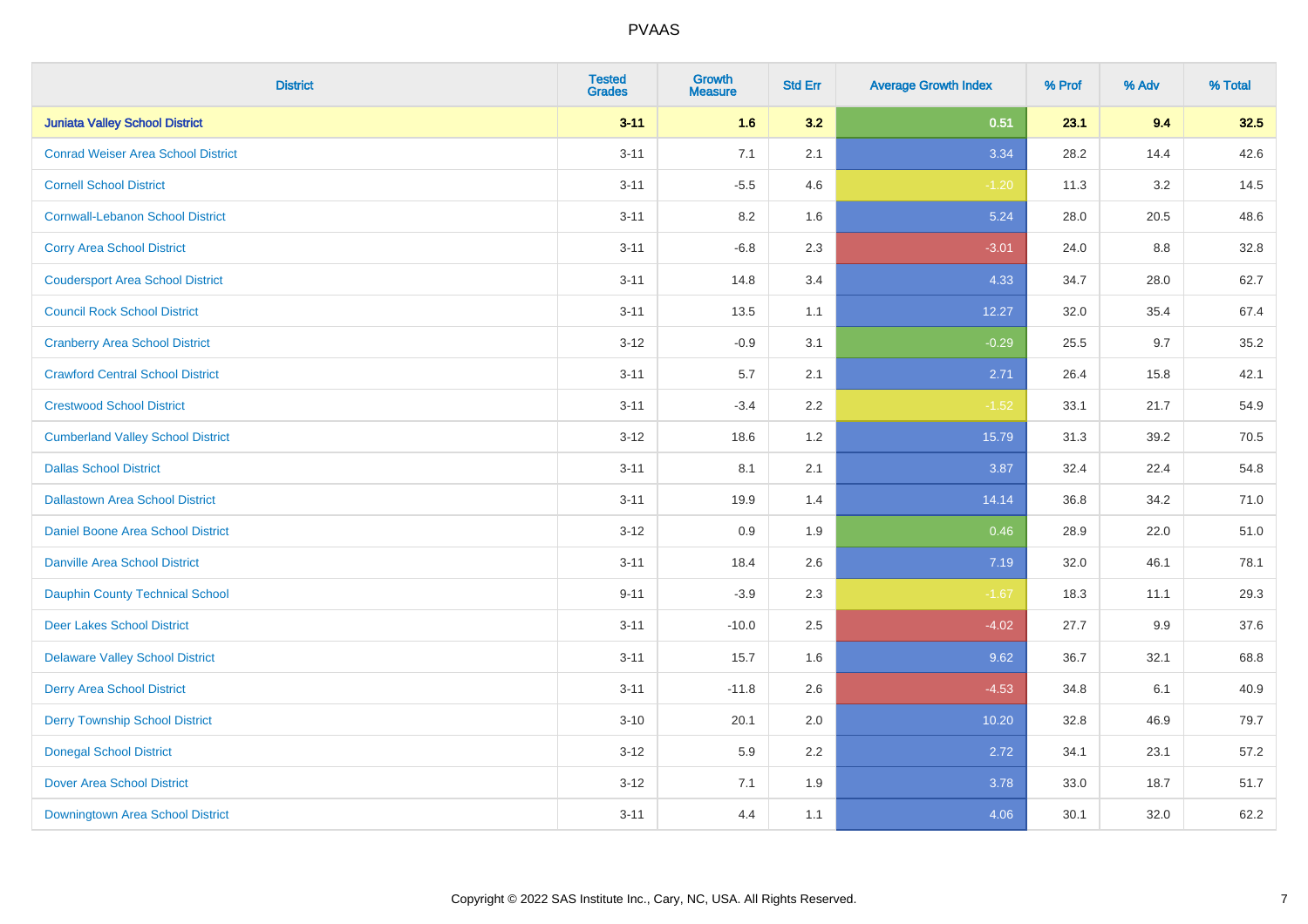| <b>District</b>                                   | <b>Tested</b><br><b>Grades</b> | <b>Growth</b><br><b>Measure</b> | <b>Std Err</b> | <b>Average Growth Index</b> | % Prof | % Adv | % Total |
|---------------------------------------------------|--------------------------------|---------------------------------|----------------|-----------------------------|--------|-------|---------|
| <b>Juniata Valley School District</b>             | $3 - 11$                       | 1.6                             | 3.2            | 0.51                        | 23.1   | 9.4   | 32.5    |
| Dr Robert Ketterer Charter School Inc             | $6 - 12$                       | 7.1                             | 4.3            | 1.66                        | 7.3    | 1.7   | 9.0     |
| <b>Dubois Area School District</b>                | $3 - 11$                       | $-2.8$                          | 2.0            | $-1.37$                     | 35.5   | 19.0  | 54.6    |
| <b>Dunmore School District</b>                    | $3 - 11$                       | $-12.2$                         | 2.7            | $-4.51$                     | 15.0   | 5.3   | 20.4    |
| <b>East Allegheny School District</b>             | $3 - 11$                       | $-6.4$                          | 3.0            | $-2.11$                     | 21.0   | 7.4   | 28.4    |
| <b>East Lycoming School District</b>              | $3 - 11$                       | $-10.9$                         | 2.1            | $-5.08$                     | 22.5   | 8.2   | 30.8    |
| <b>East Penn School District</b>                  | $3 - 11$                       | 8.9                             | 1.2            | 7.61                        | 32.8   | 26.4  | 59.2    |
| East Pennsboro Area School District               | $3 - 11$                       | 4.8                             | 2.1            | 2.26                        | 36.8   | 16.9  | 53.7    |
| East Stroudsburg Area School District             | $3 - 11$                       | $-4.9$                          | 1.4            | $-3.38$                     | 22.7   | 12.5  | 35.2    |
| <b>Eastern Lancaster County School District</b>   | $3 - 12$                       | 2.9                             | 3.2            | 0.91                        | 35.2   | 36.4  | 71.6    |
| <b>Eastern Lebanon County School District</b>     | $3 - 11$                       | 4.0                             | 2.1            | 1.89                        | 23.5   | 11.5  | 35.0    |
| <b>Eastern York School District</b>               | $3 - 11$                       | $-6.2$                          | 2.3            | $-2.70$                     | 27.8   | 18.5  | 46.4    |
| <b>Easton Area School District</b>                | $3 - 12$                       | 6.3                             | 1.3            | 4.91                        | 24.1   | 13.0  | 37.1    |
| <b>Elizabeth Forward School District</b>          | $3 - 11$                       | $-5.5$                          | 2.5            | $-2.25$                     | 32.2   | 12.8  | 45.0    |
| <b>Elizabethtown Area School District</b>         | $3 - 12$                       | 7.1                             | 1.7            | 4.19                        | 36.4   | 27.6  | 64.0    |
| <b>Elk Lake School District</b>                   | $3 - 11$                       | $-6.1$                          | 2.9            | $-2.12$                     | 26.3   | 11.6  | 37.9    |
| <b>Ellwood City Area School District</b>          | $3 - 11$                       | $-12.5$                         | 3.1            | $-4.00$                     | 26.7   | 8.7   | 35.4    |
| <b>Environmental Charter School At Frick Park</b> | $3-9$                          | $-6.2$                          | 3.7            | $-1.67$                     | 25.9   | 3.4   | 29.3    |
| <b>Ephrata Area School District</b>               | $3 - 11$                       | $6.8\,$                         | 1.7            | 4.08                        | 31.6   | 17.1  | 48.8    |
| <b>Erie City School District</b>                  | $3 - 12$                       | $-4.5$                          | 1.4            | $-3.09$                     | 13.4   | 6.7   | 20.1    |
| Esperanza Academy Charter School                  | $4 - 11$                       | 2.1                             | 2.1            | 1.01                        | 14.2   | 3.6   | 17.8    |
| <b>Esperanza Cyber Charter School</b>             | $3 - 11$                       | 7.1                             | 6.1            | 1.15                        | 8.8    | 2.9   | 11.8    |
| <b>Everett Area School District</b>               | $3 - 11$                       | $-1.1$                          | 3.1            | $-0.34$                     | 34.2   | 13.2  | 47.4    |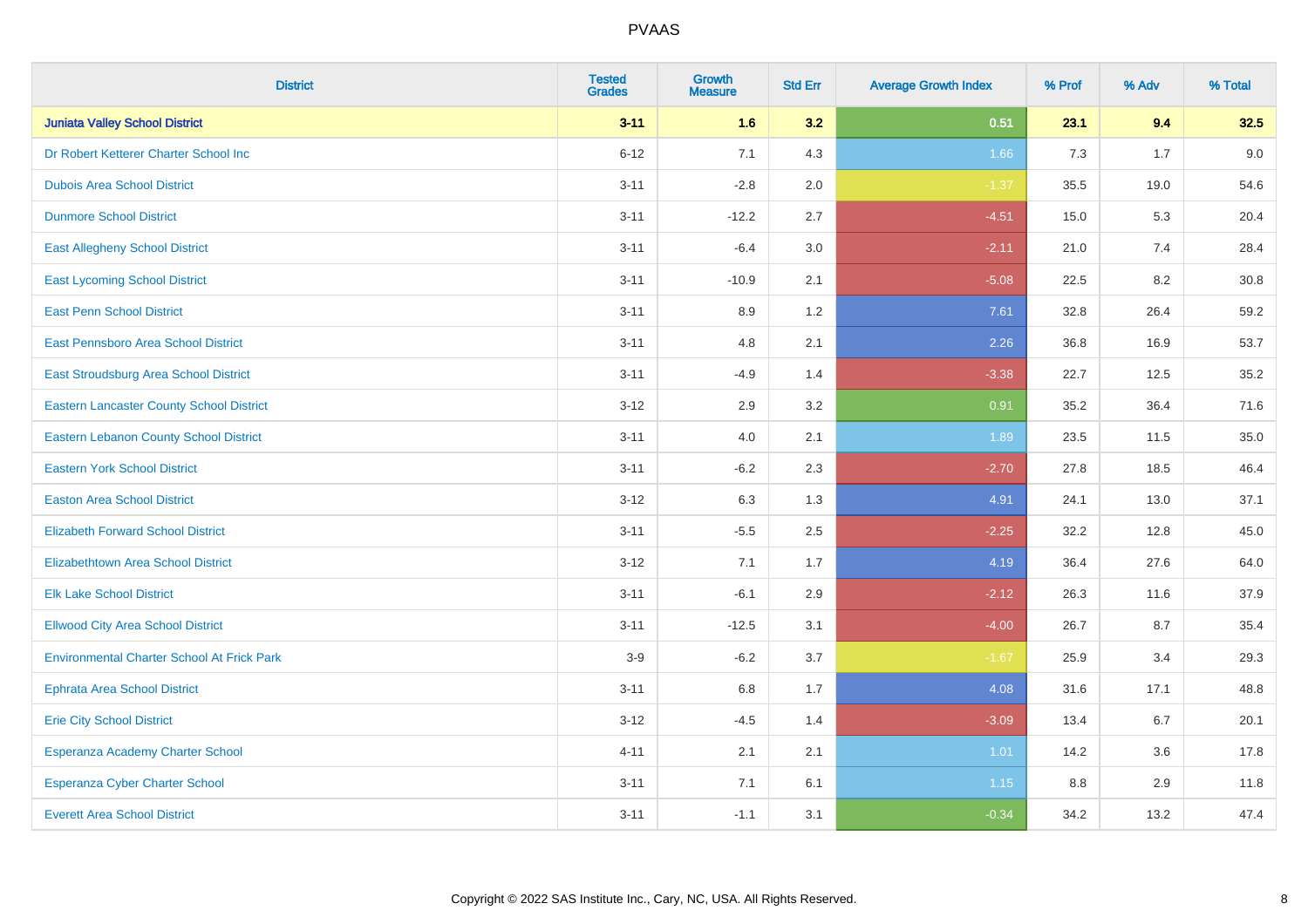| <b>District</b>                                   | <b>Tested</b><br><b>Grades</b> | <b>Growth</b><br><b>Measure</b> | <b>Std Err</b> | <b>Average Growth Index</b> | % Prof | % Adv   | % Total |
|---------------------------------------------------|--------------------------------|---------------------------------|----------------|-----------------------------|--------|---------|---------|
| <b>Juniata Valley School District</b>             | $3 - 11$                       | 1.6                             | 3.2            | 0.51                        | 23.1   | 9.4     | 32.5    |
| <b>Evergreen Community Charter School</b>         | $6 - 11$                       | $-1.1$                          | 4.7            | $-0.23$                     | 34.6   | 26.9    | 61.5    |
| <b>Executive Education Academy Charter School</b> | $3 - 10$                       | $-14.6$                         | 3.0            | $-4.81$                     | 8.5    | 1.2     | 9.8     |
| <b>Exeter Township School District</b>            | $3 - 11$                       | $-1.0$                          | 1.7            | $-0.58$                     | 27.2   | 15.6    | 42.8    |
| <b>Fairfield Area School District</b>             | $3 - 11$                       | $-0.5$                          | 3.6            | $-0.13$                     | 43.9   | 6.1     | 50.0    |
| <b>Fairview School District</b>                   | $3 - 11$                       | 8.3                             | 2.4            | 3.43                        | 41.9   | 34.9    | 76.7    |
| <b>Fannett-Metal School District</b>              | $3 - 11$                       | $-22.3$                         | 4.8            | $-4.65$                     | 16.4   | 6.6     | 23.0    |
| <b>Farrell Area School District</b>               | $3 - 11$                       | $-1.9$                          | 4.2            | $-0.44$                     | 9.3    | 11.6    | 20.9    |
| <b>Ferndale Area School District</b>              | $3 - 10$                       | $-1.1$                          | 4.1            | $-0.27$                     | 21.0   | 7.9     | 29.0    |
| <b>Fleetwood Area School District</b>             | $3 - 10$                       | 10.4                            | 2.0            | 5.19                        | 31.7   | 25.8    | 57.5    |
| <b>Forbes Road School District</b>                | $3 - 11$                       | $-11.5$                         | 4.7            | $-2.43$                     | 23.1   | 10.3    | 33.3    |
| <b>Forest Area School District</b>                | $3 - 11$                       | $-1.8$                          | 4.7            | $-0.37$                     | 18.9   | 15.1    | 34.0    |
| <b>Forest City Regional School District</b>       | $3 - 12$                       | $-1.2$                          | 3.6            | $-0.33$                     | 26.5   | $8.2\,$ | 34.7    |
| <b>Forest Hills School District</b>               | $3 - 11$                       | 1.8                             | 2.5            | 0.71                        | 28.8   | 10.3    | 39.1    |
| <b>Fort Cherry School District</b>                | $3 - 10$                       | $-0.7$                          | 3.1            | $-0.21$                     | 30.6   | 14.1    | 44.7    |
| <b>Fort Leboeuf School District</b>               | $3 - 11$                       | 3.5                             | 2.2            | 1.58                        | 32.0   | 16.8    | 48.8    |
| Fox Chapel Area School District                   | $3 - 11$                       | 17.6                            | 1.9            | 9.47                        | 22.9   | 52.0    | 74.9    |
| <b>Franklin Area School District</b>              | $3 - 11$                       | $-3.7$                          | 2.6            | $-1.43$                     | 30.5   | 5.9     | 36.4    |
| <b>Franklin Regional School District</b>          | $3 - 11$                       | 11.3                            | 1.8            | 6.13                        | 30.0   | 35.0    | 65.0    |
| <b>Frazier School District</b>                    | $3 - 11$                       | $-18.9$                         | 3.4            | $-5.49$                     | 18.3   | 1.4     | 19.7    |
| <b>Freedom Area School District</b>               | $3 - 11$                       | $-6.3$                          | 3.1            | $-2.04$                     | 22.9   | 8.4     | 31.3    |
| <b>Freeport Area School District</b>              | $3 - 10$                       | $-0.2$                          | 2.1            | $-0.10$                     | 37.4   | 29.8    | 67.2    |
| <b>Galeton Area School District</b>               | $3 - 11$                       | 5.4                             | 5.4            | 1.01                        | 33.3   | 22.2    | 55.6    |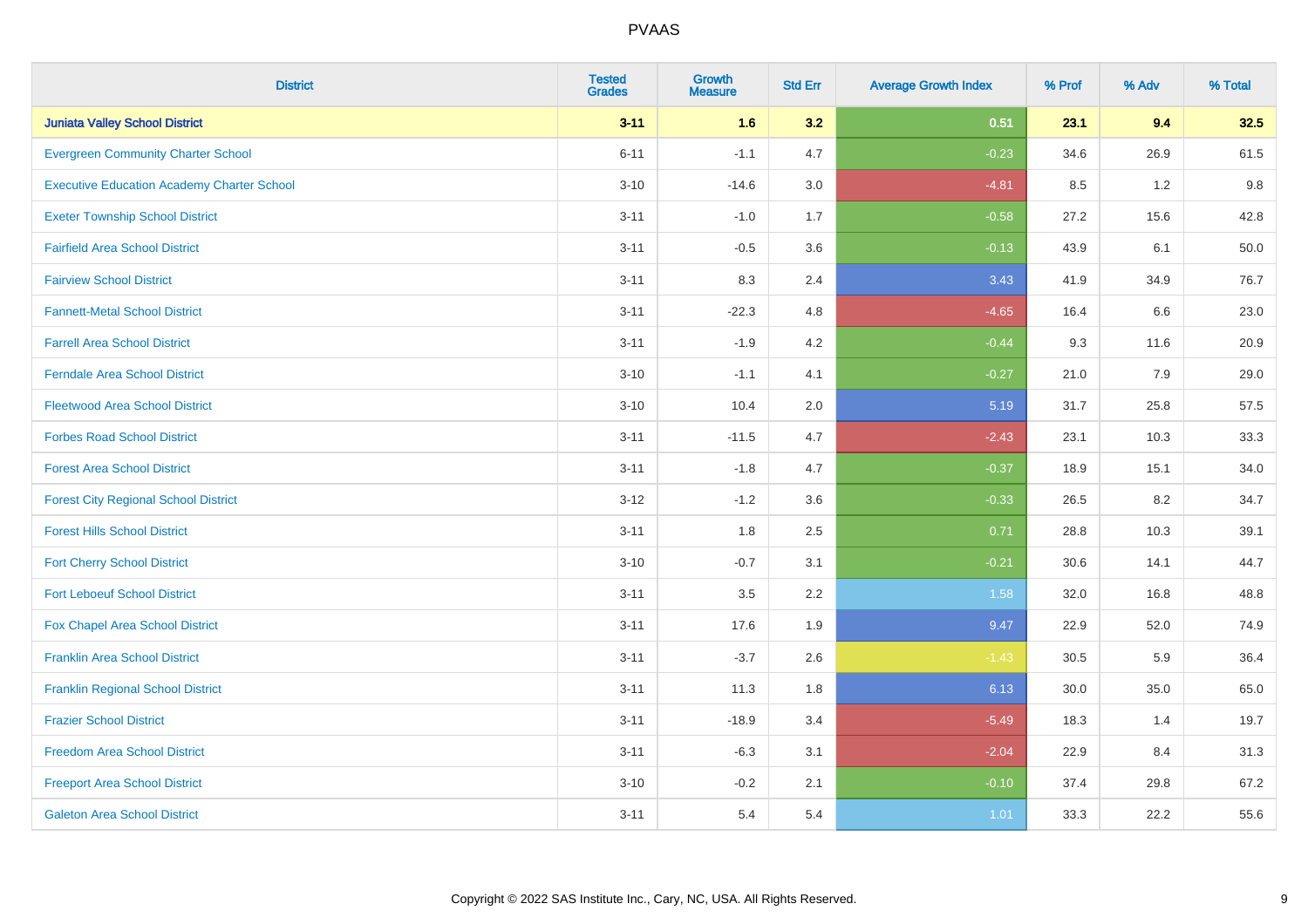| <b>District</b>                               | <b>Tested</b><br><b>Grades</b> | <b>Growth</b><br><b>Measure</b> | <b>Std Err</b> | <b>Average Growth Index</b> | % Prof | % Adv   | % Total |
|-----------------------------------------------|--------------------------------|---------------------------------|----------------|-----------------------------|--------|---------|---------|
| <b>Juniata Valley School District</b>         | $3 - 11$                       | 1.6                             | 3.2            | 0.51                        | 23.1   | 9.4     | 32.5    |
| <b>Garnet Valley School District</b>          | $3 - 10$                       | 0.2                             | 1.7            | 0.13                        | 34.9   | 26.4    | 61.3    |
| <b>Gateway School District</b>                | $3 - 11$                       | 3.1                             | 2.0            | 1.55                        | 35.7   | 18.5    | 54.2    |
| <b>General Mclane School District</b>         | $3 - 11$                       | $-10.7$                         | 2.4            | $-4.40$                     | 34.0   | 15.6    | 49.6    |
| <b>Gettysburg Area School District</b>        | $3 - 11$                       | $-6.0$                          | 2.0            | $-3.02$                     | 28.8   | 19.6    | 48.5    |
| <b>Girard School District</b>                 | $3 - 11$                       | $-12.3$                         | 2.6            | $-4.76$                     | 29.7   | 18.9    | 48.6    |
| <b>Glendale School District</b>               | $3 - 10$                       | 7.9                             | 3.5            | 2.25                        | 42.6   | 9.3     | 51.8    |
| <b>Governor Mifflin School District</b>       | $3 - 11$                       | $-4.4$                          | 1.6            | $-2.69$                     | 30.3   | 7.7     | 38.0    |
| <b>Great Valley School District</b>           | $3 - 11$                       | 5.4                             | 2.0            | 2.77                        | 33.8   | 33.5    | 67.3    |
| <b>Greater Johnstown School District</b>      | $3 - 11$                       | $-3.5$                          | 2.4            | $-1.45$                     | 10.3   | 1.3     | 11.5    |
| <b>Greater Latrobe School District</b>        | $3 - 11$                       | $-14.1$                         | 2.0            | $-7.14$                     | 41.0   | 12.6    | 53.6    |
| <b>Greater Nanticoke Area School District</b> | $3 - 12$                       | $-6.8$                          | 2.6            | $-2.58$                     | 15.2   | 8.9     | 24.1    |
| <b>Greencastle-Antrim School District</b>     | $3 - 11$                       | $-0.3$                          | 2.0            | $-0.14$                     | 30.9   | 22.2    | 53.1    |
| <b>Greensburg Salem School District</b>       | $3 - 11$                       | $-6.9$                          | 2.2            | $-3.06$                     | 30.3   | 13.3    | 43.6    |
| <b>Greenville Area School District</b>        | $3 - 11$                       | $-13.2$                         | 3.0            | $-4.45$                     | 32.1   | 4.6     | 36.7    |
| <b>Greenwood School District</b>              | $3 - 11$                       | 11.3                            | 3.6            | 3.14                        | 31.2   | 32.8    | 63.9    |
| <b>Grove City Area School District</b>        | $3 - 12$                       | $-8.8$                          | 2.3            | $-3.89$                     | 25.6   | 16.4    | 42.0    |
| <b>Halifax Area School District</b>           | $3 - 11$                       | 5.8                             | 3.5            | 1.64                        | 32.1   | 18.9    | 50.9    |
| <b>Hamburg Area School District</b>           | $3 - 11$                       | 0.6                             | 2.4            | 0.25                        | 28.0   | 15.5    | 43.6    |
| <b>Hampton Township School District</b>       | $3 - 11$                       | 7.4                             | 2.0            | 3.79                        | 37.9   | 39.2    | 77.0    |
| <b>Hanover Area School District</b>           | $3 - 11$                       | $-14.7$                         | 4.7            | $-3.13$                     | 12.1   | 3.0     | 15.2    |
| <b>Hanover Public School District</b>         | $3 - 11$                       | $-12.4$                         | 2.7            | $-4.50$                     | 22.7   | $6.2\,$ | 28.9    |
| <b>Harbor Creek School District</b>           | $3 - 11$                       | 13.4                            | 2.3            | 5.80                        | 34.5   | 40.7    | 75.2    |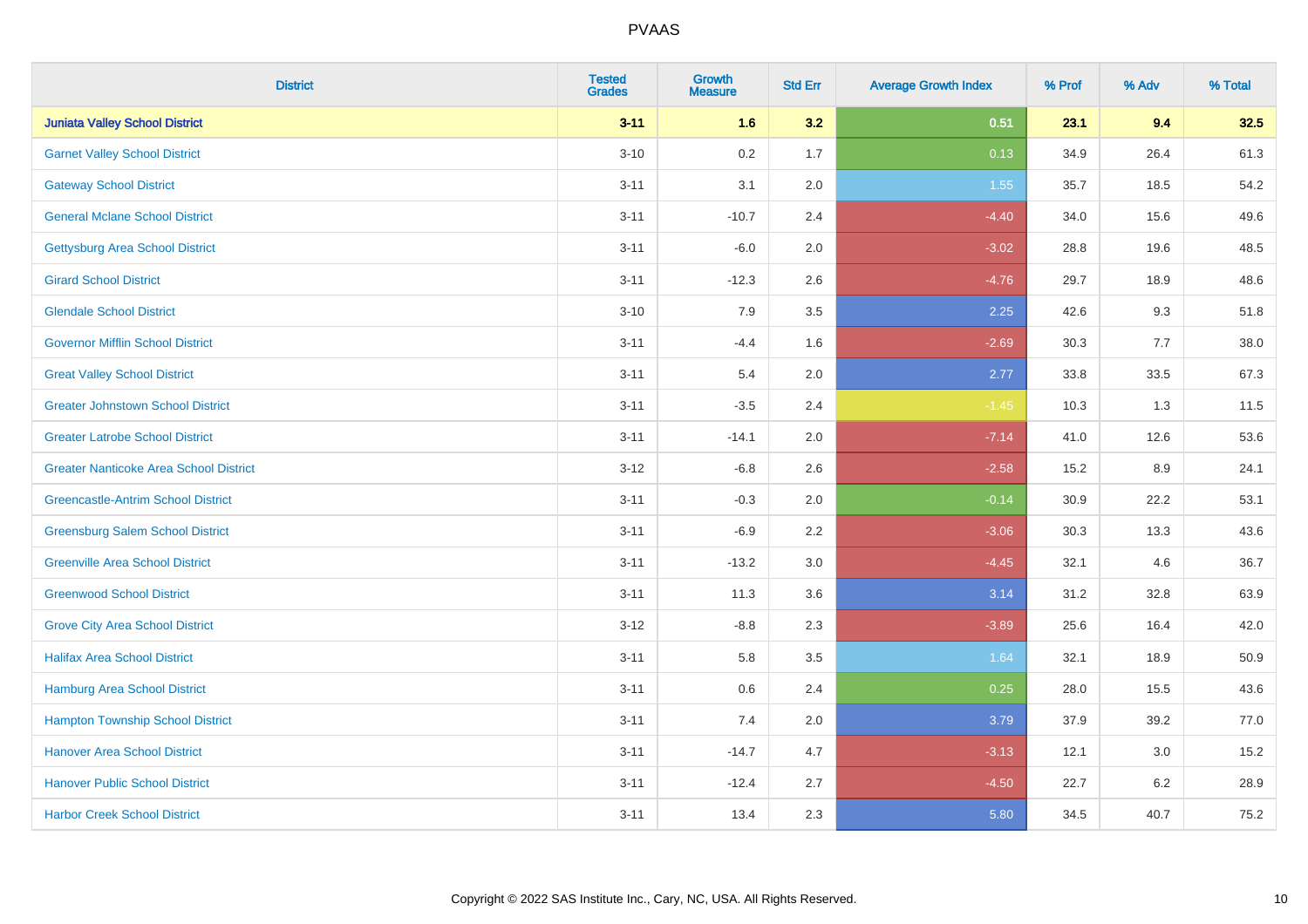| <b>District</b>                               | <b>Tested</b><br><b>Grades</b> | <b>Growth</b><br><b>Measure</b> | <b>Std Err</b> | <b>Average Growth Index</b> | % Prof | % Adv   | % Total |
|-----------------------------------------------|--------------------------------|---------------------------------|----------------|-----------------------------|--------|---------|---------|
| <b>Juniata Valley School District</b>         | $3 - 11$                       | 1.6                             | 3.2            | 0.51                        | 23.1   | 9.4     | 32.5    |
| Harmony Area School District                  | $3 - 10$                       | $-5.7$                          | 5.0            | $-1.13$                     | 33.3   | 0.0     | 33.3    |
| <b>Harrisburg City School District</b>        | $3 - 11$                       | $-0.2$                          | 2.0            | $-0.11$                     | 6.0    | 2.0     | 8.0     |
| <b>Hatboro-Horsham School District</b>        | $3 - 11$                       | $-2.7$                          | 1.6            | $-1.65$                     | 27.9   | 17.9    | 45.8    |
| <b>Haverford Township School District</b>     | $3 - 11$                       | 1.4                             | 1.4            | 1.05                        | 36.7   | 26.3    | 63.0    |
| <b>Hazleton Area School District</b>          | $3 - 11$                       | 6.0                             | 1.6            | 3.85                        | 20.5   | $9.0\,$ | 29.5    |
| <b>Hempfield Area School District</b>         | $3 - 12$                       | $-10.2$                         | 1.6            | $-6.37$                     | 28.1   | 19.2    | 47.3    |
| <b>Hempfield School District</b>              | $3 - 11$                       | 13.4                            | 1.3            | 10.53                       | 29.9   | 36.8    | 66.7    |
| <b>Hermitage School District</b>              | $3 - 12$                       | 14.0                            | 2.5            | 5.59                        | 34.0   | 27.0    | 61.0    |
| <b>Highlands School District</b>              | $3 - 11$                       | $-1.3$                          | 2.3            | $-0.55$                     | 32.6   | 10.5    | 43.0    |
| <b>Hollidaysburg Area School District</b>     | $3 - 11$                       | $-2.7$                          | 1.6            | $-1.64$                     | 32.6   | 15.2    | 47.8    |
| <b>Homer-Center School District</b>           | $3 - 11$                       | 8.8                             | 3.5            | 2.53                        | 38.0   | 17.7    | 55.8    |
| Hope For Hyndman Charter School               | $3 - 11$                       | 5.1                             | 5.8            | 0.88                        | 14.3   | 7.1     | 21.4    |
| <b>Hopewell Area School District</b>          | $3 - 11$                       | 0.8                             | 2.6            | 0.31                        | 34.5   | 12.4    | 46.9    |
| Huntingdon Area School District               | $3 - 11$                       | 5.8                             | 2.6            | 2.28                        | 27.8   | 17.4    | 45.2    |
| Imhotep Institute Charter High School         | $9 - 11$                       | $-17.6$                         | 5.8            | $-3.03$                     | 15.4   | 0.0     | 15.4    |
| <b>Indiana Area School District</b>           | $3 - 11$                       | 12.0                            | 2.0            | 5.98                        | 30.0   | 30.4    | 60.3    |
| <b>Innovative Arts Academy Charter School</b> | $6 - 11$                       | $-7.2$                          | 2.5            | $-2.83$                     | 2.0    | 0.0     | 2.0     |
| Insight PA Cyber Charter School               | $3 - 11$                       | $-9.4$                          | 5.8            | $-1.62$                     | 25.6   | 4.6     | 30.2    |
| <b>Interboro School District</b>              | $3 - 12$                       | $-8.4$                          | 2.0            | $-4.27$                     | 27.6   | 6.4     | 34.1    |
| <b>Iroquois School District</b>               | $3 - 11$                       | 13.6                            | 2.8            | 4.83                        | 33.3   | 16.0    | 49.4    |
| <b>Jamestown Area School District</b>         | $3 - 11$                       | $-9.5$                          | 4.1            | $-2.33$                     | 41.5   | 4.9     | 46.3    |
| Jeannette City School District                | $3 - 11$                       | $-0.7$                          | 3.4            | $-0.20$                     | 26.8   | 4.1     | 30.9    |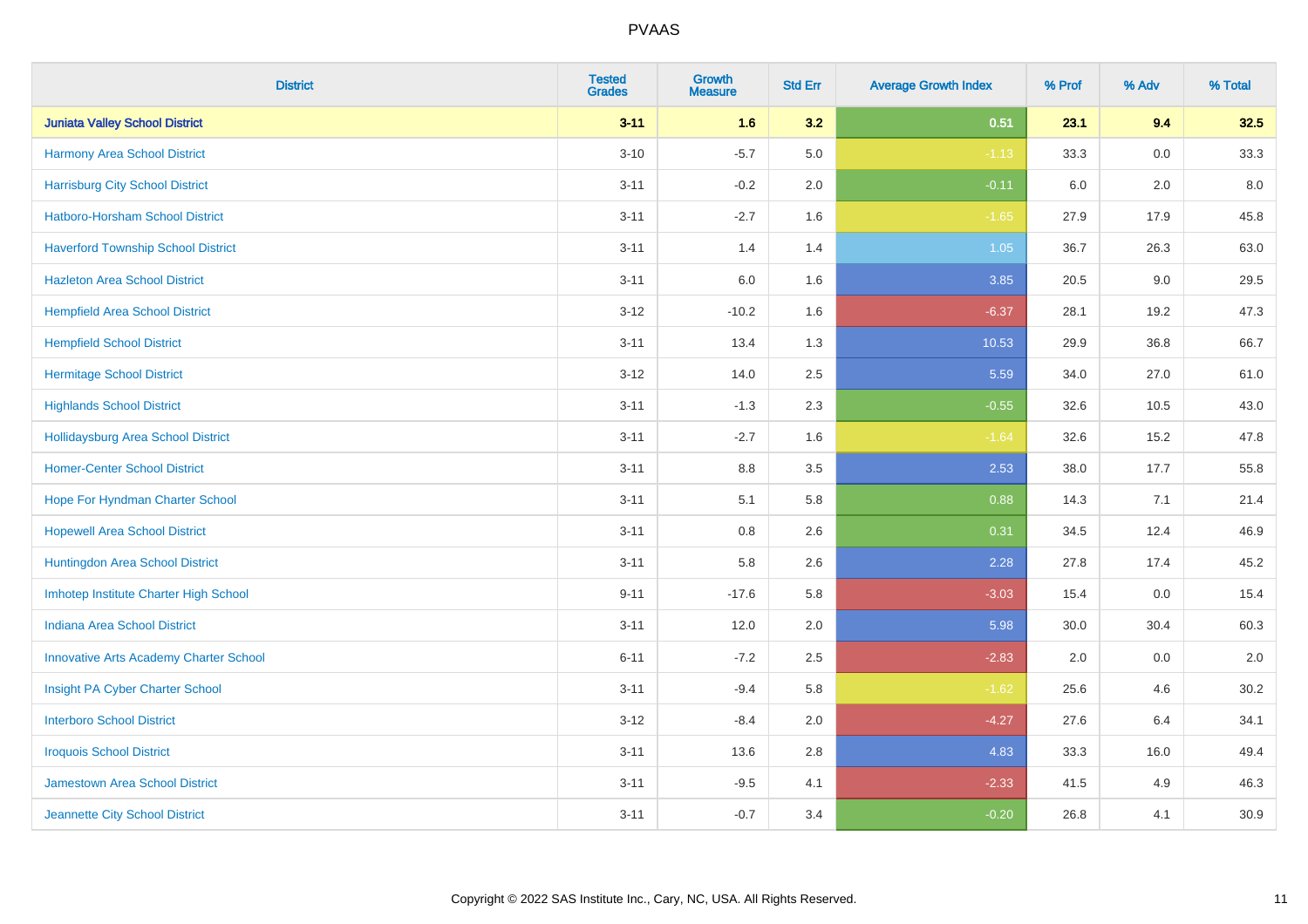| <b>District</b>                                 | <b>Tested</b><br><b>Grades</b> | <b>Growth</b><br><b>Measure</b> | <b>Std Err</b> | <b>Average Growth Index</b> | % Prof | % Adv | % Total |
|-------------------------------------------------|--------------------------------|---------------------------------|----------------|-----------------------------|--------|-------|---------|
| <b>Juniata Valley School District</b>           | $3 - 11$                       | 1.6                             | 3.2            | 0.51                        | 23.1   | 9.4   | 32.5    |
| Jefferson County-Dubois AVTS                    | $9 - 11$                       | $-11.7$                         | 3.1            | $-3.72$                     | 17.6   | 2.8   | 20.4    |
| Jefferson-Morgan School District                | $3 - 10$                       | $-12.0$                         | 3.9            | $-3.09$                     | 28.6   | 6.1   | 34.7    |
| <b>Jenkintown School District</b>               | $3 - 11$                       | $-7.9$                          | 4.1            | $-1.92$                     | 34.1   | 27.3  | 61.4    |
| <b>Jersey Shore Area School District</b>        | $3 - 11$                       | 0.7                             | 2.5            | 0.27                        | 39.3   | 13.6  | 52.9    |
| Jim Thorpe Area School District                 | $3 - 11$                       | $-10.9$                         | 2.4            | $-4.48$                     | 19.5   | 6.0   | 25.5    |
| Johnsonburg Area School District                | $3 - 11$                       | 5.0                             | 3.9            | 1.27                        | 35.5   | 11.8  | 47.4    |
| <b>Juniata County School District</b>           | $3 - 12$                       | 7.7                             | 2.0            | 3.81                        | 22.9   | 18.9  | 41.8    |
| <b>Juniata Valley School District</b>           | $3 - 11$                       | 1.6                             | 3.2            | 0.51                        | 23.1   | 9.4   | 32.5    |
| <b>Kane Area School District</b>                | $3 - 10$                       | 8.8                             | 2.9            | 3.07                        | 31.4   | 19.8  | 51.2    |
| Karns City Area School District                 | $3 - 11$                       | $-7.2$                          | 2.6            | $-2.71$                     | 26.4   | 20.8  | 47.2    |
| <b>Kennett Consolidated School District</b>     | $3 - 11$                       | $-10.4$                         | 1.7            | $-6.27$                     | 28.7   | 14.0  | 42.7    |
| <b>Keystone Central School District</b>         | $3 - 11$                       | 3.6                             | 1.8            | 2.04                        | 27.1   | 14.6  | 41.8    |
| <b>Keystone Education Center Charter School</b> | $3 - 12$                       | $-6.5$                          | 5.1            | $-1.28$                     | 0.0    | 0.0   | 0.0     |
| <b>Keystone Oaks School District</b>            | $3 - 11$                       | $-7.2$                          | 2.3            | $-3.14$                     | 30.0   | 11.1  | 41.0    |
| <b>Keystone School District</b>                 | $3 - 11$                       | 7.8                             | 5.7            | 1.37                        | 35.0   | 45.0  | 80.0    |
| <b>KIPP Dubois Charter School</b>               | $9 - 10$                       | $-3.0$                          | 3.1            | $-0.95$                     | 10.0   | 0.0   | 10.0    |
| <b>Kiski Area School District</b>               | $3 - 11$                       | $-4.0$                          | 2.0            | $-1.99$                     | 23.1   | 18.2  | 41.3    |
| <b>Kutztown Area School District</b>            | $3 - 12$                       | 9.3                             | 2.8            | 3.34                        | 38.5   | 14.6  | 53.2    |
| La Academia Partnership Charter School          | $6 - 11$                       | $-15.5$                         | 5.7            | $-2.70$                     | 2.3    | 0.0   | 2.3     |
| Lackawanna Trail School District                | $3 - 10$                       | $-11.0$                         | 3.3            | $-3.35$                     | 13.1   | 18.0  | 31.2    |
| <b>Lakeland School District</b>                 | $3 - 11$                       | 13.3                            | 2.8            | 4.80                        | 22.2   | 21.2  | 43.4    |
| Lake-Lehman School District                     | $3 - 11$                       | 14.9                            | 2.8            | 5.34                        | 25.8   | 22.5  | 48.3    |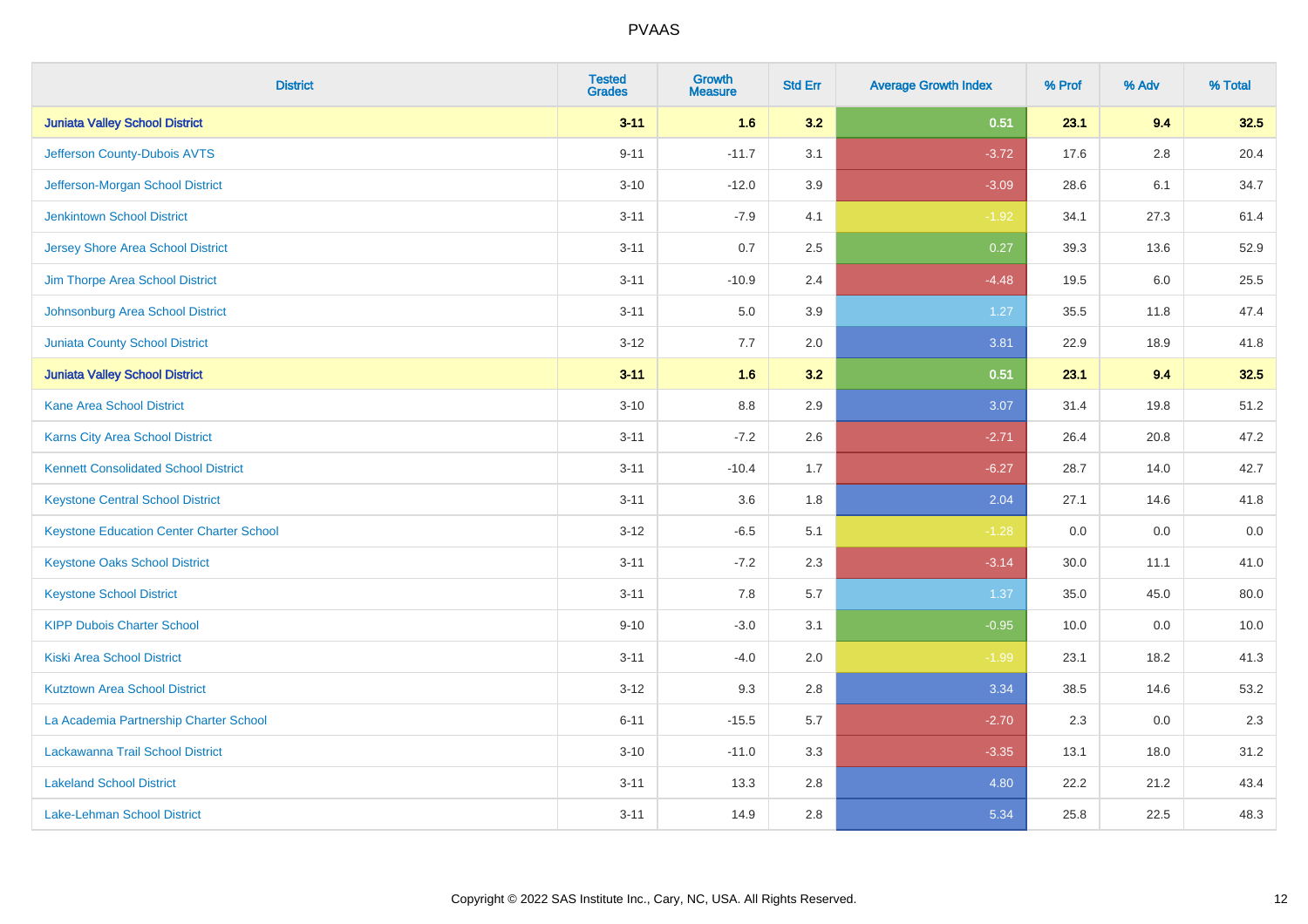| <b>District</b>                                    | <b>Tested</b><br><b>Grades</b> | <b>Growth</b><br><b>Measure</b> | <b>Std Err</b> | <b>Average Growth Index</b> | % Prof | % Adv   | % Total |
|----------------------------------------------------|--------------------------------|---------------------------------|----------------|-----------------------------|--------|---------|---------|
| <b>Juniata Valley School District</b>              | $3 - 11$                       | 1.6                             | 3.2            | 0.51                        | 23.1   | 9.4     | 32.5    |
| <b>Lakeview School District</b>                    | $3 - 11$                       | $-1.9$                          | 3.5            | $-0.53$                     | 41.5   | 12.3    | 53.8    |
| Lampeter-Strasburg School District                 | $3 - 12$                       | 11.0                            | 1.9            | 5.69                        | 35.4   | 32.3    | 67.7    |
| <b>Lancaster School District</b>                   | $3 - 12$                       | $-10.0$                         | 1.4            | $-7.22$                     | 9.0    | $3.9\,$ | 12.8    |
| <b>Laurel Highlands School District</b>            | $3 - 11$                       | $-3.8$                          | 2.3            | $-1.63$                     | 20.9   | 14.6    | 35.4    |
| <b>Laurel School District</b>                      | $3 - 11$                       | 13.0                            | 3.1            | 4.19                        | 30.3   | 15.7    | 46.1    |
| <b>Lawrence County CTC</b>                         | $10 - 11$                      | $-9.8$                          | 3.7            | $-2.68$                     | 7.3    | 0.0     | $7.3$   |
| <b>Lebanon School District</b>                     | $3 - 11$                       | $-1.2$                          | 1.9            | $-0.63$                     | 15.2   | 6.4     | 21.6    |
| Leechburg Area School District                     | $3 - 11$                       | 7.0                             | 3.9            | 1.79                        | 37.7   | 4.9     | 42.6    |
| Lehigh Career & Technical Institute                | $10 - 12$                      | $-0.7$                          | 6.3            | $-0.11$                     | 36.4   | 4.6     | 40.9    |
| Lehigh Valley Academy Regional Charter School      | $3 - 11$                       | $-5.9$                          | 3.0            | $-1.98$                     | 20.0   | 7.7     | 27.7    |
| Lehigh Valley Charter High School For The Arts     | $9 - 10$                       | $-11.8$                         | 2.5            | $-4.76$                     | 28.9   | 5.7     | 34.6    |
| <b>Lehighton Area School District</b>              | $3 - 11$                       | 11.4                            | 2.4            | 4.84                        | 30.5   | 24.9    | 55.3    |
| Lewisburg Area School District                     | $3 - 11$                       | 1.7                             | 2.4            | 0.72                        | 35.9   | 35.9    | 71.8    |
| <b>Ligonier Valley School District</b>             | $3 - 11$                       | $-10.8$                         | 3.1            | $-3.43$                     | 34.1   | 5.8     | 39.9    |
| Lincoln Leadership Academy Charter School          | $3 - 12$                       | $-7.4$                          | 3.7            | $-1.99$                     | 6.4    | 2.1     | 8.5     |
| <b>Lincoln Park Performing Arts Charter School</b> | $7 - 11$                       | $-14.9$                         | 2.7            | $-5.45$                     | 39.3   | 8.9     | 48.2    |
| <b>Line Mountain School District</b>               | $3 - 11$                       | 11.7                            | 3.9            | 3.01                        | 40.4   | 42.3    | 82.7    |
| <b>Littlestown Area School District</b>            | $3 - 11$                       | 28.7                            | 2.4            | 11.83                       | 38.4   | 29.3    | 67.7    |
| <b>Lower Dauphin School District</b>               | $3 - 11$                       | 5.3                             | 1.8            | 3.03                        | 30.6   | 26.8    | 57.5    |
| <b>Lower Merion School District</b>                | $3 - 11$                       | 18.9                            | 1.2            | 15.42                       | 29.4   | 48.6    | 78.0    |
| <b>Lower Moreland Township School District</b>     | $3 - 11$                       | 8.7                             | 2.0            | 4.35                        | 38.2   | 33.2    | 71.4    |
| <b>Loyalsock Township School District</b>          | $3 - 12$                       | 26.7                            | 2.7            | 9.92                        | 36.8   | 35.1    | 71.9    |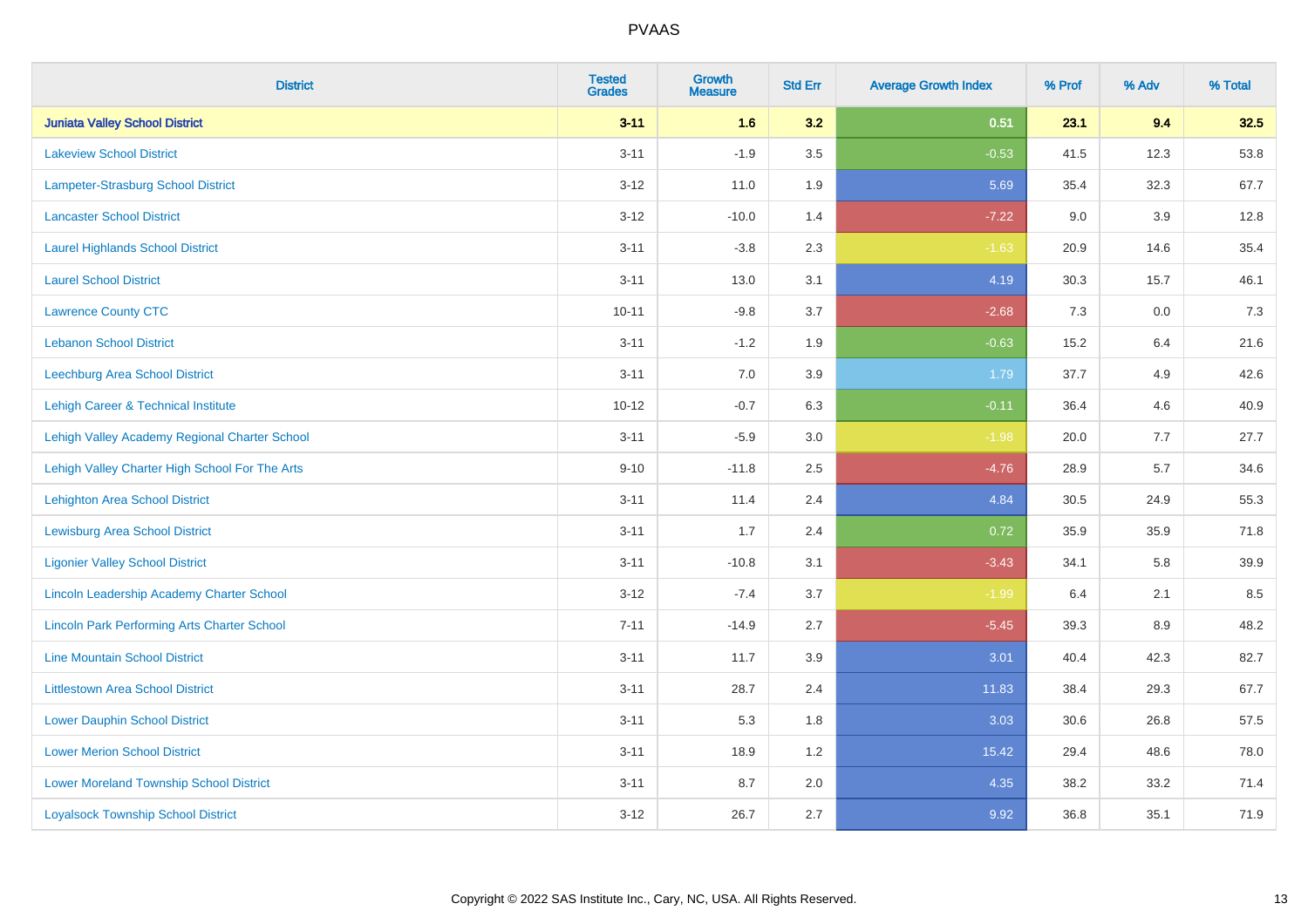| <b>District</b>                            | <b>Tested</b><br><b>Grades</b> | <b>Growth</b><br><b>Measure</b> | <b>Std Err</b> | <b>Average Growth Index</b> | % Prof | % Adv   | % Total |
|--------------------------------------------|--------------------------------|---------------------------------|----------------|-----------------------------|--------|---------|---------|
| <b>Juniata Valley School District</b>      | $3 - 11$                       | 1.6                             | 3.2            | 0.51                        | 23.1   | 9.4     | 32.5    |
| <b>Mahanoy Area School District</b>        | $3 - 10$                       | $-3.4$                          | 3.1            | $-1.07$                     | 21.4   | 8.6     | 30.0    |
| <b>Manheim Central School District</b>     | $3 - 11$                       | 12.8                            | 2.0            | 6.52                        | 27.8   | 35.4    | 63.2    |
| <b>Manheim Township School District</b>    | $3 - 12$                       | 10.9                            | 1.5            | 7.51                        | 30.9   | 31.0    | 61.9    |
| <b>Marion Center Area School District</b>  | $3 - 10$                       | 0.8                             | 2.9            | 0.27                        | 23.3   | 11.1    | 34.4    |
| Maritime Academy Charter School            | $3 - 10$                       | 13.2                            | 3.1            | 4.29                        | 24.0   | 1.3     | 25.3    |
| <b>Marple Newtown School District</b>      | $3 - 11$                       | 20.6                            | 2.3            | 8.95                        | 31.1   | 42.7    | 73.8    |
| <b>Mars Area School District</b>           | $3 - 10$                       | 6.6                             | 1.9            | 3.45                        | 36.7   | 32.4    | 69.1    |
| <b>MaST Community Charter School</b>       | $3 - 10$                       | $-0.9$                          | 2.5            | $-0.34$                     | 25.0   | 21.6    | 46.6    |
| <b>MaST Community Charter School II</b>    | $3 - 10$                       | 1.4                             | 3.0            | 0.45                        | 16.1   | 4.6     | 20.7    |
| Mastery Charter High School-Lenfest Campus | $7 - 11$                       | $-1.8$                          | 5.8            | $-0.30$                     | 26.3   | 0.0     | 26.3    |
| Mastery Charter School - Gratz Campus      | $7 - 10$                       | $-9.5$                          | 4.6            | $-2.09$                     | 0.0    | 3.4     | 3.4     |
| Mastery Charter School - Hardy Williams    | $3 - 11$                       | 6.6                             | $3.0\,$        | 2.21                        | 24.7   | $1.2$   | 25.9    |
| Mastery Charter School - Pickett Campus    | $6 - 10$                       | 2.7                             | 4.2            | 0.65                        | 20.6   | 0.0     | 20.6    |
| Mastery Charter School - Shoemaker Campus  | $7 - 10$                       | $-2.3$                          | 2.8            | $-0.81$                     | 10.1   | 3.7     | 13.8    |
| Mastery Charter School - Thomas Campus     | $3 - 10$                       | 7.9                             | 5.7            | 1.39                        | 12.5   | $0.0\,$ | 12.5    |
| <b>Mcguffey School District</b>            | $3 - 11$                       | $-12.1$                         | 3.0            | $-4.06$                     | 12.8   | 5.9     | 18.6    |
| <b>Mckeesport Area School District</b>     | $3 - 12$                       | 4.6                             | 2.2            | 2.14                        | 21.1   | 4.4     | 25.5    |
| Mechanicsburg Area School District         | $3 - 11$                       | $-5.7$                          | 1.6            | $-3.48$                     | 35.1   | 16.0    | 51.2    |
| <b>Mercer Area School District</b>         | $3 - 11$                       | 2.2                             | 3.1            | 0.70                        | 24.4   | 11.8    | 36.2    |
| <b>Methacton School District</b>           | $3 - 11$                       | 11.0                            | 1.6            | 6.94                        | 36.0   | 33.6    | 69.6    |
| Meyersdale Area School District            | $3 - 11$                       | $-16.1$                         | 3.3            | $-4.94$                     | 20.3   | 5.8     | 26.1    |
| <b>Mid Valley School District</b>          | $3 - 10$                       | $-11.1$                         | 2.7            | $-4.07$                     | 28.3   | 8.1     | 36.4    |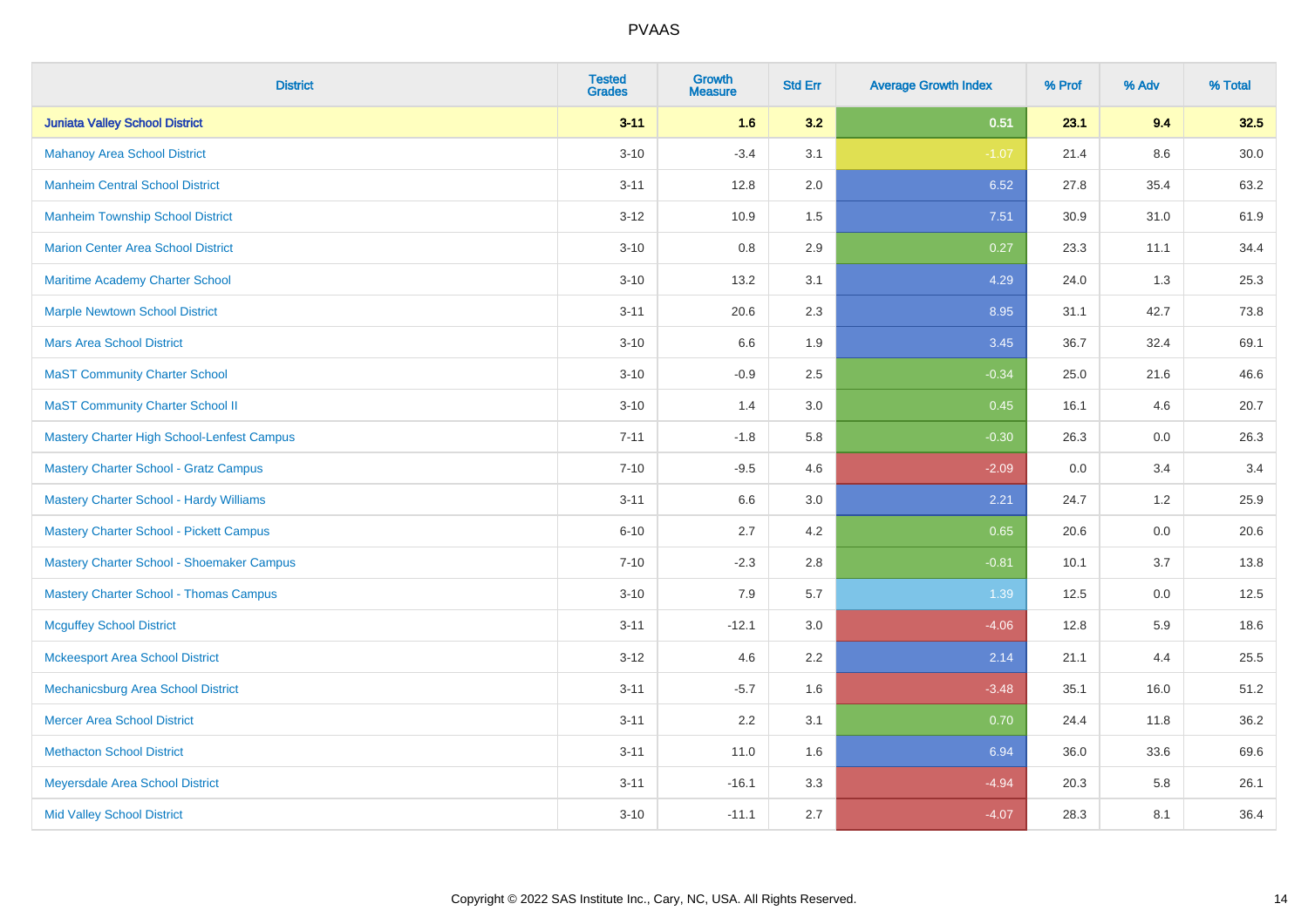| <b>District</b>                            | <b>Tested</b><br><b>Grades</b> | <b>Growth</b><br><b>Measure</b> | <b>Std Err</b> | <b>Average Growth Index</b> | % Prof | % Adv | % Total |
|--------------------------------------------|--------------------------------|---------------------------------|----------------|-----------------------------|--------|-------|---------|
| <b>Juniata Valley School District</b>      | $3 - 11$                       | 1.6                             | 3.2            | 0.51                        | 23.1   | 9.4   | 32.5    |
| <b>Middletown Area School District</b>     | $3 - 11$                       | $-3.4$                          | 2.4            | $-1.44$                     | 34.3   | 15.2  | 49.4    |
| <b>Midd-West School District</b>           | $3 - 11$                       | 3.6                             | 2.6            | $1.42$                      | 28.6   | 25.0  | 53.6    |
| <b>Mifflin County School District</b>      | $3 - 11$                       | 12.3                            | 1.6            | 7.69                        | 35.1   | 15.1  | 50.3    |
| Mifflinburg Area School District           | $3 - 11$                       | $-6.0$                          | 2.1            | $-2.87$                     | 32.7   | 13.3  | 46.0    |
| <b>Millcreek Township School District</b>  | $3 - 11$                       | 9.1                             | 1.4            | 6.61                        | 34.5   | 30.1  | 64.6    |
| <b>Millersburg Area School District</b>    | $3 - 11$                       | $-6.6$                          | 3.4            | $-1.92$                     | 24.1   | 10.3  | 34.5    |
| <b>Millville Area School District</b>      | $3-12$                         | $-5.6$                          | 4.4            | $-1.26$                     | 31.4   | 11.4  | 42.9    |
| Milton Area School District                | $3 - 11$                       | $-10.1$                         | 2.5            | $-4.04$                     | 23.0   | 11.3  | 34.2    |
| <b>Minersville Area School District</b>    | $3 - 11$                       | $-2.9$                          | 3.4            | $-0.86$                     | 27.4   | 9.7   | 37.1    |
| <b>Mohawk Area School District</b>         | $3 - 11$                       | $-10.5$                         | 2.8            | $-3.75$                     | 35.1   | 10.6  | 45.7    |
| <b>Monessen City School District</b>       | $3 - 10$                       | $-3.9$                          | 5.6            | $-0.69$                     | 21.0   | 10.5  | 31.6    |
| <b>Moniteau School District</b>            | $3 - 11$                       | $-11.8$                         | 2.9            | $-4.07$                     | 22.6   | 5.0   | 27.6    |
| <b>Montgomery Area School District</b>     | $3 - 11$                       | $-5.8$                          | 3.2            | $-1.83$                     | 25.0   | 11.5  | 36.5    |
| <b>Montour School District</b>             | $3 - 11$                       | $-6.1$                          | 2.1            | $-2.95$                     | 31.8   | 23.6  | 55.3    |
| <b>Montoursville Area School District</b>  | $3 - 12$                       | $-8.4$                          | 2.6            | $-3.17$                     | 38.8   | 18.2  | 57.0    |
| <b>Montrose Area School District</b>       | $3 - 10$                       | 12.3                            | 2.8            | 4.41                        | 37.8   | 28.9  | 66.7    |
| <b>Moon Area School District</b>           | $3 - 11$                       | 1.5                             | 1.8            | 0.86                        | 34.5   | 25.5  | 60.0    |
| Morrisville Borough School District        | $3 - 11$                       | $-13.1$                         | 3.7            | $-3.52$                     | 4.9    | 1.6   | 6.6     |
| <b>Moshannon Valley School District</b>    | $3 - 10$                       | $-5.1$                          | 4.6            | $-1.12$                     | 25.0   | 12.5  | 37.5    |
| <b>Mount Carmel Area School District</b>   | $3 - 11$                       | $-7.9$                          | 2.3            | $-3.38$                     | 18.2   | 4.4   | 22.6    |
| <b>Mount Pleasant Area School District</b> | $3 - 11$                       | $-5.4$                          | 2.3            | $-2.37$                     | 33.3   | 8.7   | 42.0    |
| <b>Mount Union Area School District</b>    | $3 - 10$                       | $-2.5$                          | 2.8            | $-0.89$                     | 19.8   | 5.8   | 25.6    |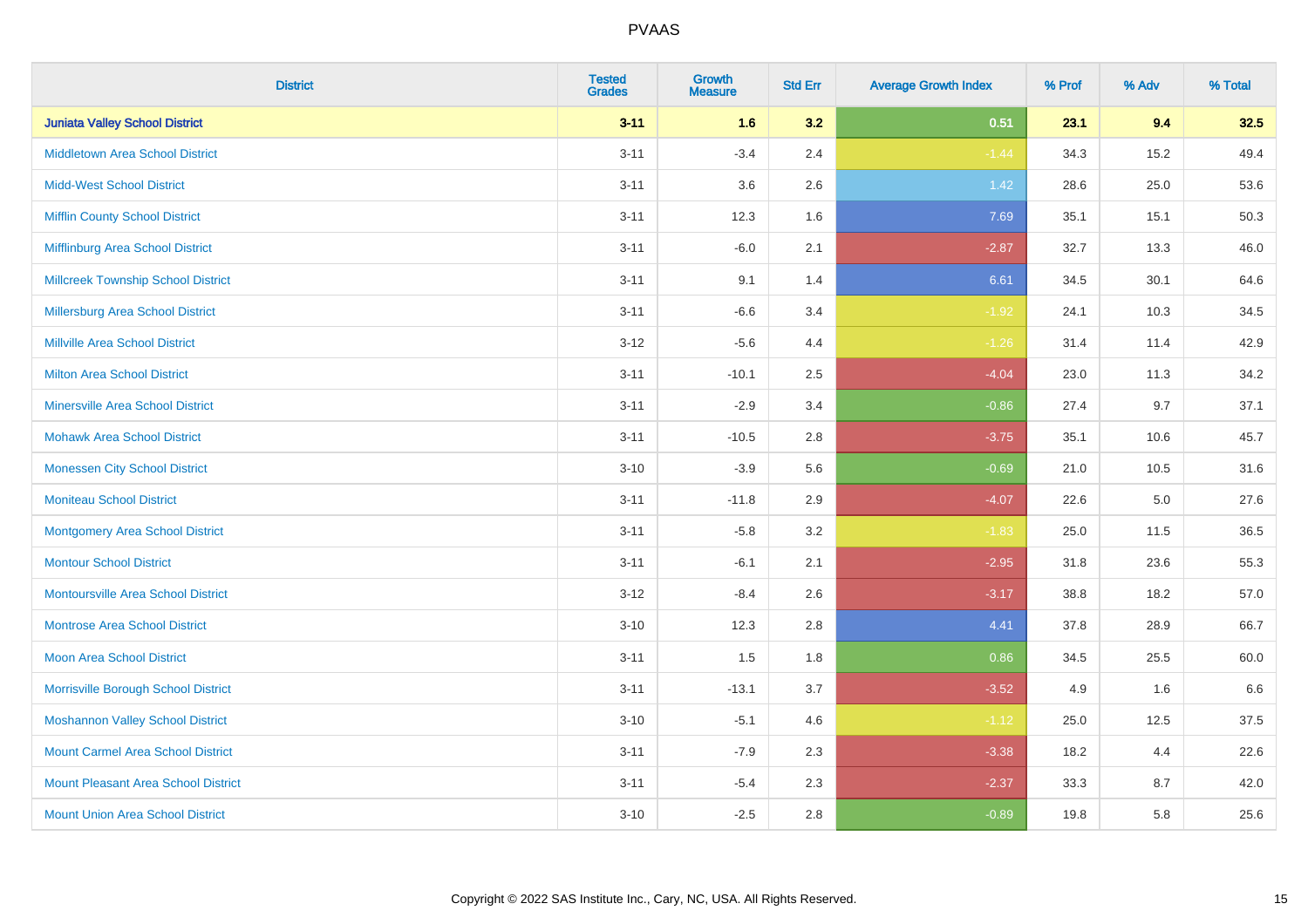| <b>District</b>                            | <b>Tested</b><br><b>Grades</b> | <b>Growth</b><br><b>Measure</b> | <b>Std Err</b> | <b>Average Growth Index</b> | % Prof | % Adv    | % Total |
|--------------------------------------------|--------------------------------|---------------------------------|----------------|-----------------------------|--------|----------|---------|
| <b>Juniata Valley School District</b>      | $3 - 11$                       | 1.6                             | 3.2            | 0.51                        | 23.1   | 9.4      | 32.5    |
| <b>Mountain View School District</b>       | $3 - 11$                       | 24.2                            | 3.4            | 7.20                        | 45.8   | 37.3     | 83.0    |
| Mt Lebanon School District                 | $3 - 11$                       | 2.4                             | 1.3            | 1.79                        | 39.3   | 37.4     | 76.8    |
| <b>Muhlenberg School District</b>          | $3 - 10$                       | $-17.8$                         | 1.9            | $-9.34$                     | 12.4   | 4.6      | 17.0    |
| Multicultural Academy Charter School       | $9 - 11$                       | 6.0                             | 3.4            | 1.77                        | 12.3   | 0.0      | 12.3    |
| <b>Muncy School District</b>               | $3 - 11$                       | 6.9                             | 3.3            | 2.12                        | 37.6   | 18.8     | 56.4    |
| <b>Nazareth Area School District</b>       | $3 - 11$                       | $-2.5$                          | 1.7            | $-1.53$                     | 29.2   | 24.6     | 53.8    |
| <b>Neshaminy School District</b>           | $3 - 11$                       | 8.6                             | 1.3            | 6.56                        | 31.3   | 23.9     | 55.2    |
| <b>Neshannock Township School District</b> | $3 - 10$                       | $-12.5$                         | 2.7            | $-4.73$                     | 29.0   | 13.0     | 42.0    |
| <b>New Brighton Area School District</b>   | $3 - 11$                       | $-2.1$                          | 3.2            | $-0.65$                     | 31.5   | 11.1     | 42.6    |
| <b>New Castle Area School District</b>     | $3 - 12$                       | $-13.6$                         | 2.3            | $-5.99$                     | 17.6   | 2.0      | 19.5    |
| <b>New Foundations Charter School</b>      | $3 - 11$                       | 0.6                             | 2.2            | 0.29                        | 22.4   | 4.0      | 26.4    |
| New Hope-Solebury School District          | $3 - 11$                       | 28.8                            | 2.9            | 9.77                        | 31.6   | $50.0\,$ | 81.6    |
| New Kensington-Arnold School District      | $3 - 11$                       | $-5.8$                          | 3.2            | $-1.80$                     | 10.8   | 1.2      | 12.0    |
| <b>Newport School District</b>             | $3-12$                         | $3.8\,$                         | 3.3            | 1.17                        | 38.8   | 10.4     | 49.2    |
| <b>Norristown Area School District</b>     | $3 - 12$                       | $-25.4$                         | 1.7            | $-15.35$                    | 10.6   | 1.8      | 12.4    |
| North Allegheny School District            | $3 - 11$                       | 18.0                            | 1.3            | 14.25                       | 30.5   | 42.9     | 73.4    |
| North Clarion County School District       | $3-12$                         | 3.4                             | 4.1            | 0.83                        | 45.0   | 18.8     | 63.8    |
| <b>North East School District</b>          | $3 - 11$                       | $-5.3$                          | 2.7            | $-1.97$                     | 31.7   | 24.8     | 56.4    |
| <b>North Hills School District</b>         | $3 - 11$                       | $-15.8$                         | 1.8            | $-8.84$                     | 26.4   | 19.8     | 46.2    |
| <b>North Penn School District</b>          | $3 - 11$                       | 17.6                            | 1.0            | 17.53                       | 30.8   | 35.7     | 66.4    |
| <b>North Pocono School District</b>        | $3 - 11$                       | 13.1                            | 3.7            | 3.54                        | 31.4   | 33.3     | 64.7    |
| North Schuylkill School District           | $3 - 11$                       | $-4.7$                          | 2.2            | $-2.16$                     | 20.2   | 11.7     | 31.9    |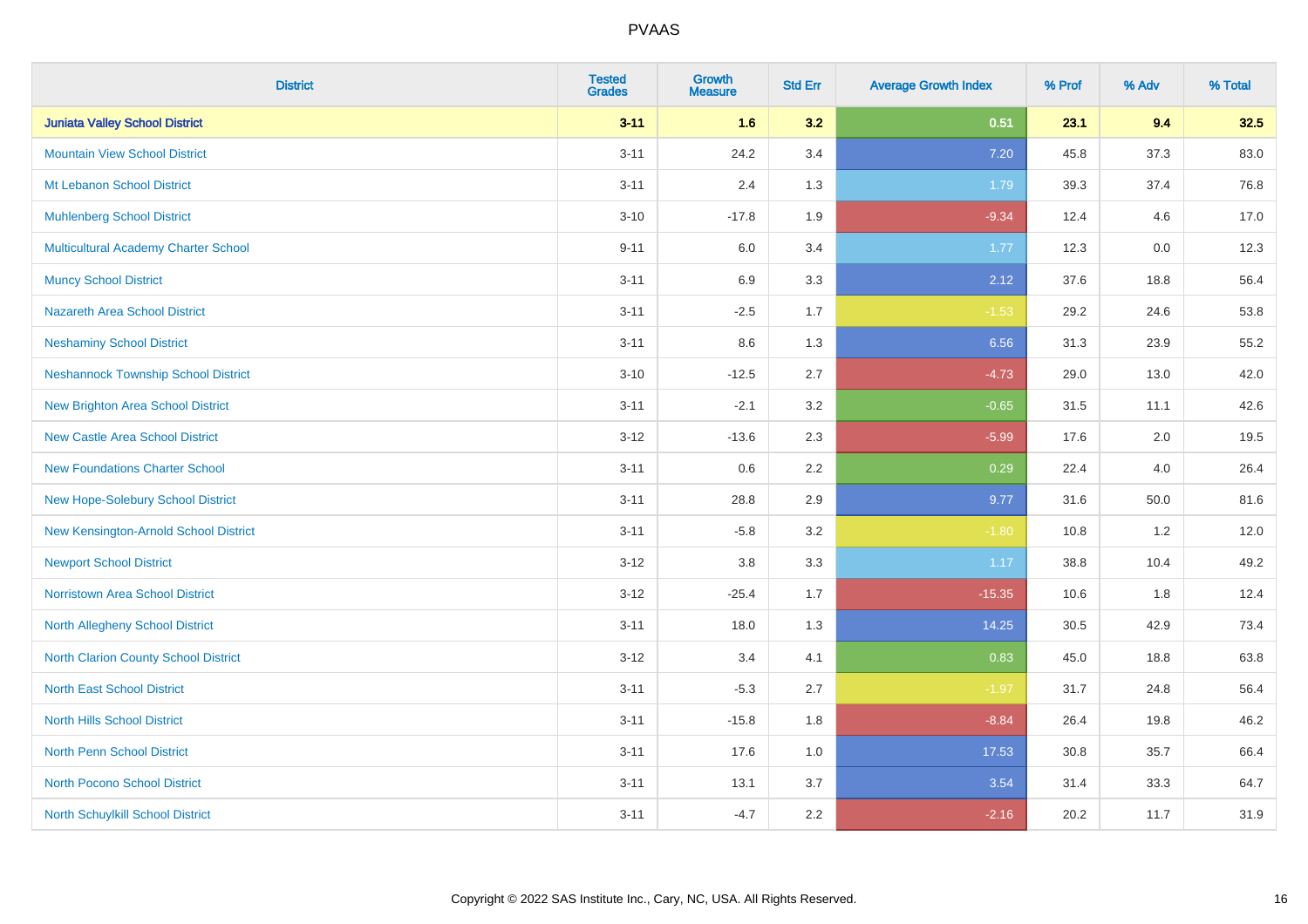| <b>District</b>                           | <b>Tested</b><br><b>Grades</b> | <b>Growth</b><br><b>Measure</b> | <b>Std Err</b> | <b>Average Growth Index</b> | % Prof | % Adv   | % Total |
|-------------------------------------------|--------------------------------|---------------------------------|----------------|-----------------------------|--------|---------|---------|
| <b>Juniata Valley School District</b>     | $3 - 11$                       | 1.6                             | 3.2            | 0.51                        | 23.1   | 9.4     | 32.5    |
| <b>North Star School District</b>         | $3 - 11$                       | 1.1                             | 3.3            | 0.34                        | 26.2   | 20.0    | 46.2    |
| Northampton Area School District          | $3 - 11$                       | 3.2                             | 1.5            | 2.05                        | 29.8   | 17.9    | 47.7    |
| <b>Northeast Bradford School District</b> | $3 - 10$                       | $-5.0$                          | 3.7            | $-1.35$                     | 30.6   | 4.8     | 35.5    |
| Northeastern York School District         | $3 - 11$                       | 3.8                             | 1.8            | 2.11                        | 32.7   | 21.0    | 53.7    |
| Northern Bedford County School District   | $3 - 11$                       | $-2.3$                          | 3.3            | $-0.69$                     | 26.2   | 16.9    | 43.1    |
| Northern Cambria School District          | $3 - 11$                       | $-0.3$                          | 3.4            | $-0.09$                     | 26.5   | 1.2     | 27.7    |
| Northern Lebanon School District          | $3 - 11$                       | $-0.7$                          | 2.3            | $-0.29$                     | 18.8   | 6.8     | 25.6    |
| Northern Lehigh School District           | $3 - 12$                       | 6.1                             | 2.5            | 2.42                        | 21.4   | 18.0    | 39.3    |
| Northern Potter School District           | $3 - 12$                       | 6.8                             | 4.6            | 1.48                        | 30.6   | 11.1    | 41.7    |
| Northern Tioga School District            | $3 - 12$                       | 6.8                             | 2.6            | 2.64                        | 25.0   | 16.9    | 41.9    |
| Northern York County School District      | $3 - 11$                       | 8.4                             | 1.8            | 4.63                        | 24.3   | 23.1    | 47.4    |
| <b>Northgate School District</b>          | $3 - 11$                       | $-3.0$                          | 3.4            | $-0.85$                     | 35.6   | $6.8\,$ | 42.4    |
| Northwest Area School District            | $3 - 10$                       | $-3.2$                          | 3.3            | $-0.97$                     | 30.4   | 13.0    | 43.5    |
| Northwestern Lehigh School District       | $3 - 11$                       | $-2.4$                          | 2.1            | $-1.14$                     | 41.7   | 17.9    | 59.5    |
| <b>Northwestern School District</b>       | $3 - 11$                       | $-14.6$                         | 3.2            | $-4.51$                     | 32.5   | 13.7    | 46.2    |
| <b>Norwin School District</b>             | $3 - 11$                       | $-1.1$                          | 1.6            | $-0.70$                     | 37.7   | 27.6    | 65.2    |
| <b>Octorara Area School District</b>      | $3 - 11$                       | $-7.5$                          | 3.2            | $-2.35$                     | 26.1   | 17.0    | 43.2    |
| Oil City Area School District             | $3 - 11$                       | 8.6                             | 2.4            | 3.56                        | 29.1   | 13.1    | 42.2    |
| <b>Old Forge School District</b>          | $3 - 12$                       | $-11.3$                         | 3.1            | $-3.62$                     | 28.6   | 13.2    | 41.8    |
| <b>Oley Valley School District</b>        | $3 - 11$                       | 1.4                             | 2.4            | 0.56                        | 37.4   | 23.9    | 61.4    |
| <b>Oswayo Valley School District</b>      | $3 - 12$                       | 9.9                             | 5.1            | 1.93                        | 26.5   | 44.1    | 70.6    |
| <b>Otto-Eldred School District</b>        | $3 - 11$                       | $-0.5$                          | 3.5            | $-0.13$                     | 35.8   | 10.5    | 46.3    |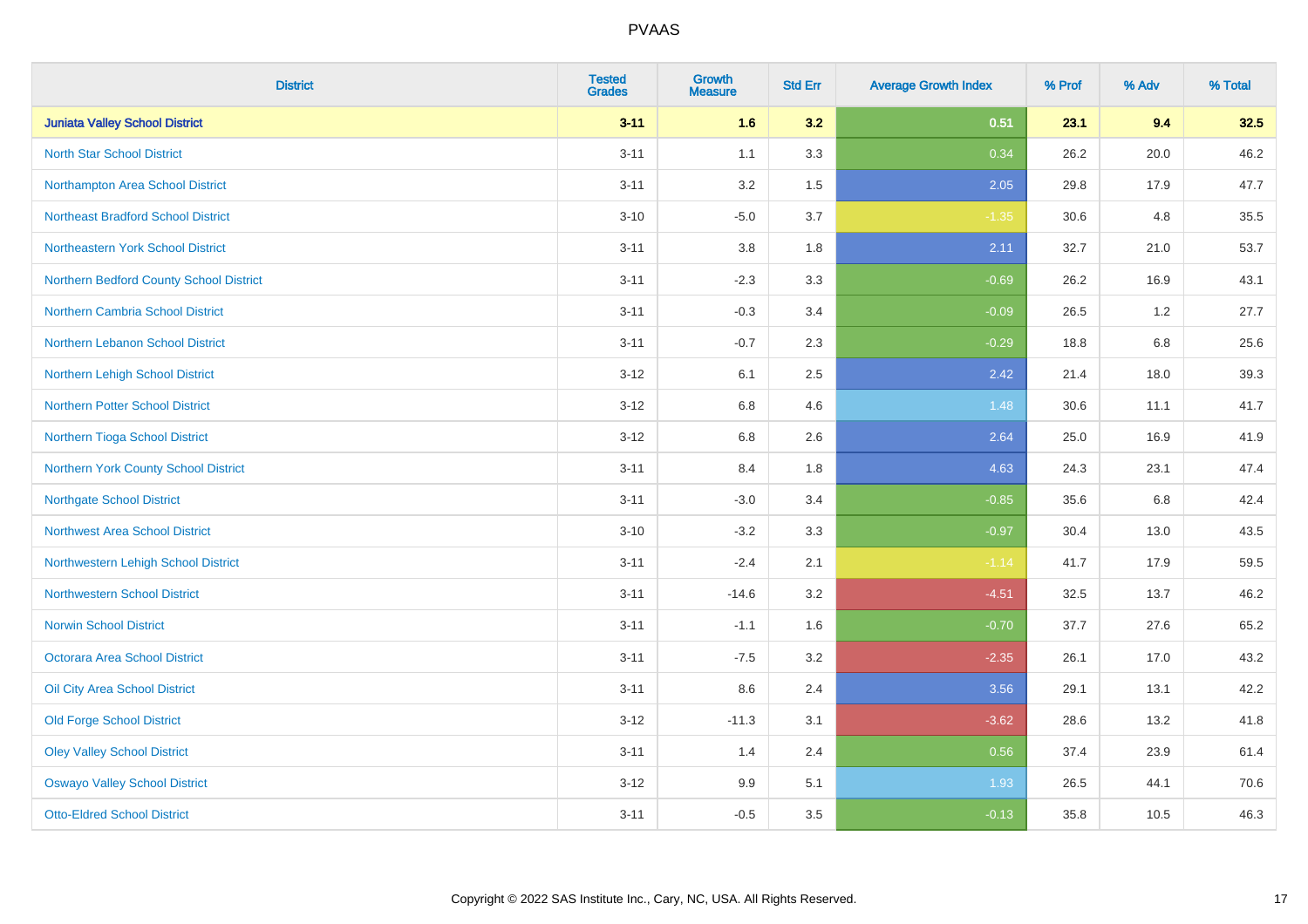| <b>District</b>                               | <b>Tested</b><br><b>Grades</b> | <b>Growth</b><br><b>Measure</b> | <b>Std Err</b> | <b>Average Growth Index</b> | % Prof | % Adv   | % Total |
|-----------------------------------------------|--------------------------------|---------------------------------|----------------|-----------------------------|--------|---------|---------|
| <b>Juniata Valley School District</b>         | $3 - 11$                       | 1.6                             | 3.2            | 0.51                        | 23.1   | 9.4     | 32.5    |
| <b>Owen J Roberts School District</b>         | $3 - 11$                       | $-3.5$                          | 1.5            | $-2.27$                     | 36.8   | 24.4    | 61.2    |
| <b>Oxford Area School District</b>            | $3 - 11$                       | $-3.1$                          | 1.8            | $-1.77$                     | 27.5   | 14.5    | 42.0    |
| <b>Palisades School District</b>              | $3 - 11$                       | 7.7                             | 2.9            | 2.66                        | 27.8   | 20.3    | 48.1    |
| <b>Palmerton Area School District</b>         | $3 - 11$                       | $-0.9$                          | 2.7            | $-0.34$                     | 34.3   | 14.3    | 48.6    |
| Palmyra Area School District                  | $3 - 11$                       | 16.2                            | 1.8            | 9.02                        | 38.8   | 34.0    | 72.8    |
| <b>Panther Valley School District</b>         | $3 - 12$                       | $-13.3$                         | 3.2            | $-4.10$                     | 31.5   | 4.1     | 35.6    |
| <b>Parkland School District</b>               | $3 - 11$                       | $-3.7$                          | 1.2            | $-3.17$                     | 31.4   | 30.6    | 62.0    |
| Pen Argyl Area School District                | $3 - 12$                       | 12.8                            | 2.5            | 5.10                        | 28.5   | 23.8    | 52.3    |
| Penn Cambria School District                  | $3 - 11$                       | $-4.5$                          | 2.4            | $-1.86$                     | 27.3   | 15.8    | 43.2    |
| <b>Penn Hills School District</b>             | $3 - 11$                       | 0.0                             | 2.4            | 0.02                        | 18.4   | 7.1     | 25.6    |
| <b>Penn Manor School District</b>             | $3 - 11$                       | 7.1                             | 1.5            | 4.82                        | 26.7   | 20.5    | 47.2    |
| <b>Penncrest School District</b>              | $3 - 11$                       | 6.0                             | 1.9            | 3.24                        | 31.1   | 16.9    | 48.0    |
| <b>Penn-Delco School District</b>             | $3 - 11$                       | 1.3                             | 1.8            | 0.75                        | 26.5   | 12.6    | 39.1    |
| <b>Pennridge School District</b>              | $3 - 10$                       | 7.4                             | 1.5            | 5.10                        | 32.0   | 27.6    | 59.6    |
| <b>Penns Manor Area School District</b>       | $3 - 12$                       | $-1.9$                          | $3.5\,$        | $-0.55$                     | 24.2   | $3.8\,$ | 28.0    |
| Penns Valley Area School District             | $3 - 12$                       | 14.1                            | 2.6            | 5.33                        | 29.6   | 23.3    | 52.9    |
| <b>Pennsbury School District</b>              | $3 - 11$                       | 5.6                             | 1.3            | 4.38                        | 37.7   | 27.7    | 65.4    |
| Pennsylvania Cyber Charter School             | $3 - 11$                       | 0.6                             | 1.5            | 0.37                        | 20.8   | 8.1     | 28.9    |
| Pennsylvania Distance Learning Charter School | $3 - 12$                       | 6.8                             | 3.4            | 1.99                        | 19.8   | 6.2     | 25.9    |
| Pennsylvania Leadership Charter School        | $3 - 11$                       | 8.0                             | 1.9            | 4.22                        | 33.1   | 27.8    | 60.9    |
| Pennsylvania Virtual Charter School           | $3 - 11$                       | 4.4                             | 3.4            | 1.31                        | 29.8   | 21.2    | 51.0    |
| <b>Penn-Trafford School District</b>          | $3 - 11$                       | 2.9                             | 1.8            | 1.68                        | 46.3   | 26.2    | 72.5    |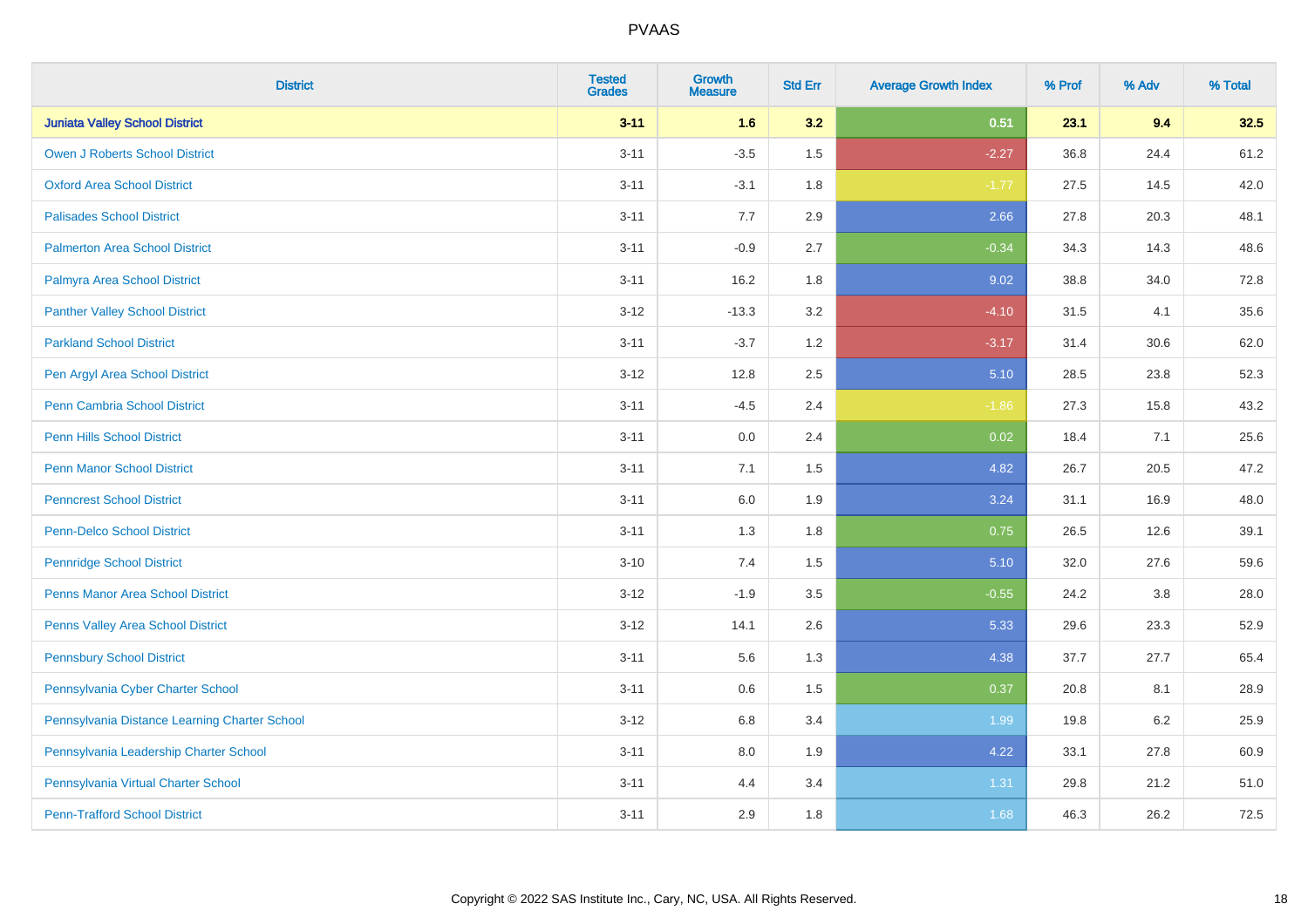| <b>District</b>                                    | <b>Tested</b><br><b>Grades</b> | <b>Growth</b><br><b>Measure</b> | <b>Std Err</b> | <b>Average Growth Index</b> | % Prof | % Adv | % Total |
|----------------------------------------------------|--------------------------------|---------------------------------|----------------|-----------------------------|--------|-------|---------|
| <b>Juniata Valley School District</b>              | $3 - 11$                       | 1.6                             | 3.2            | 0.51                        | 23.1   | 9.4   | 32.5    |
| People For People Charter School                   | $3 - 12$                       | 6.4                             | 5.6            | $1.15$                      | 2.4    | 0.0   | 2.4     |
| <b>Pequea Valley School District</b>               | $3 - 11$                       | 18.0                            | 3.1            | 5.74                        | 29.2   | 37.5  | 66.7    |
| <b>Perkiomen Valley School District</b>            | $3 - 11$                       | 2.7                             | 1.5            | 1.83                        | 35.0   | 25.3  | 60.3    |
| Perseus House Charter School Of Excellence         | $6 - 11$                       | $-6.4$                          | 2.6            | $-2.50$                     | 0.9    | 0.0   | 0.9     |
| <b>Peters Township School District</b>             | $3 - 11$                       | 14.1                            | 1.7            | 8.16                        | 35.2   | 41.6  | 76.8    |
| Philadelphia Academy Charter School                | $3 - 11$                       | $-14.7$                         | 2.7            | $-5.42$                     | 21.6   | 3.9   | 25.5    |
| Philadelphia City School District                  | $3 - 12$                       | $-7.8$                          | 0.6            | $-13.43$                    | 16.4   | 6.5   | 22.9    |
| Philadelphia Electrical & Tech Charter High School | $10 - 10$                      | 1.2                             | 2.6            | 0.45                        | 0.9    | 0.0   | 0.9     |
| Philipsburg-Osceola Area School District           | $3 - 11$                       | 4.1                             | 3.0            | 1.37                        | 22.5   | 16.2  | 38.8    |
| <b>Phoenixville Area School District</b>           | $3 - 11$                       | 7.3                             | 1.8            | 3.96                        | 32.3   | 27.6  | 59.8    |
| <b>Pine Grove Area School District</b>             | $3 - 11$                       | $-1.1$                          | 3.0            | $-0.36$                     | 29.5   | 14.3  | 43.8    |
| <b>Pine-Richland School District</b>               | $3 - 11$                       | 9.3                             | 1.7            | 5.56                        | 42.3   | 35.8  | 78.1    |
| <b>Pittsburgh School District</b>                  | $3 - 11$                       | $-13.0$                         | 1.1            | $-12.25$                    | 16.1   | 6.5   | 22.6    |
| <b>Pittston Area School District</b>               | $3 - 11$                       | $-8.2$                          | 2.2            | $-3.75$                     | 26.7   | 14.8  | 41.5    |
| <b>Pleasant Valley School District</b>             | $3 - 11$                       | $-3.3$                          | 1.8            | $-1.80$                     | 28.5   | 10.4  | 39.0    |
| <b>Plum Borough School District</b>                | $3 - 11$                       | $-9.4$                          | 2.4            | $-3.98$                     | 32.9   | 27.4  | 60.4    |
| Pocono Mountain School District                    | $3 - 12$                       | $-4.3$                          | 1.8            | $-2.43$                     | 35.5   | 17.1  | 52.6    |
| <b>Port Allegany School District</b>               | $3 - 11$                       | 6.5                             | 3.7            | 1.74                        | 26.4   | 11.3  | 37.7    |
| <b>Portage Area School District</b>                | $3 - 10$                       | $-0.5$                          | 3.3            | $-0.14$                     | 27.0   | 20.6  | 47.6    |
| <b>Pottsgrove School District</b>                  | $3 - 11$                       | $-5.5$                          | 2.0            | $-2.78$                     | 28.6   | 10.3  | 38.8    |
| <b>Pottstown School District</b>                   | $3 - 12$                       | 2.0                             | 2.2            | 0.88                        | 19.4   | 6.2   | 25.6    |
| <b>Pottsville Area School District</b>             | $3 - 12$                       | $-4.9$                          | 2.1            | $-2.36$                     | 21.8   | 7.9   | 29.6    |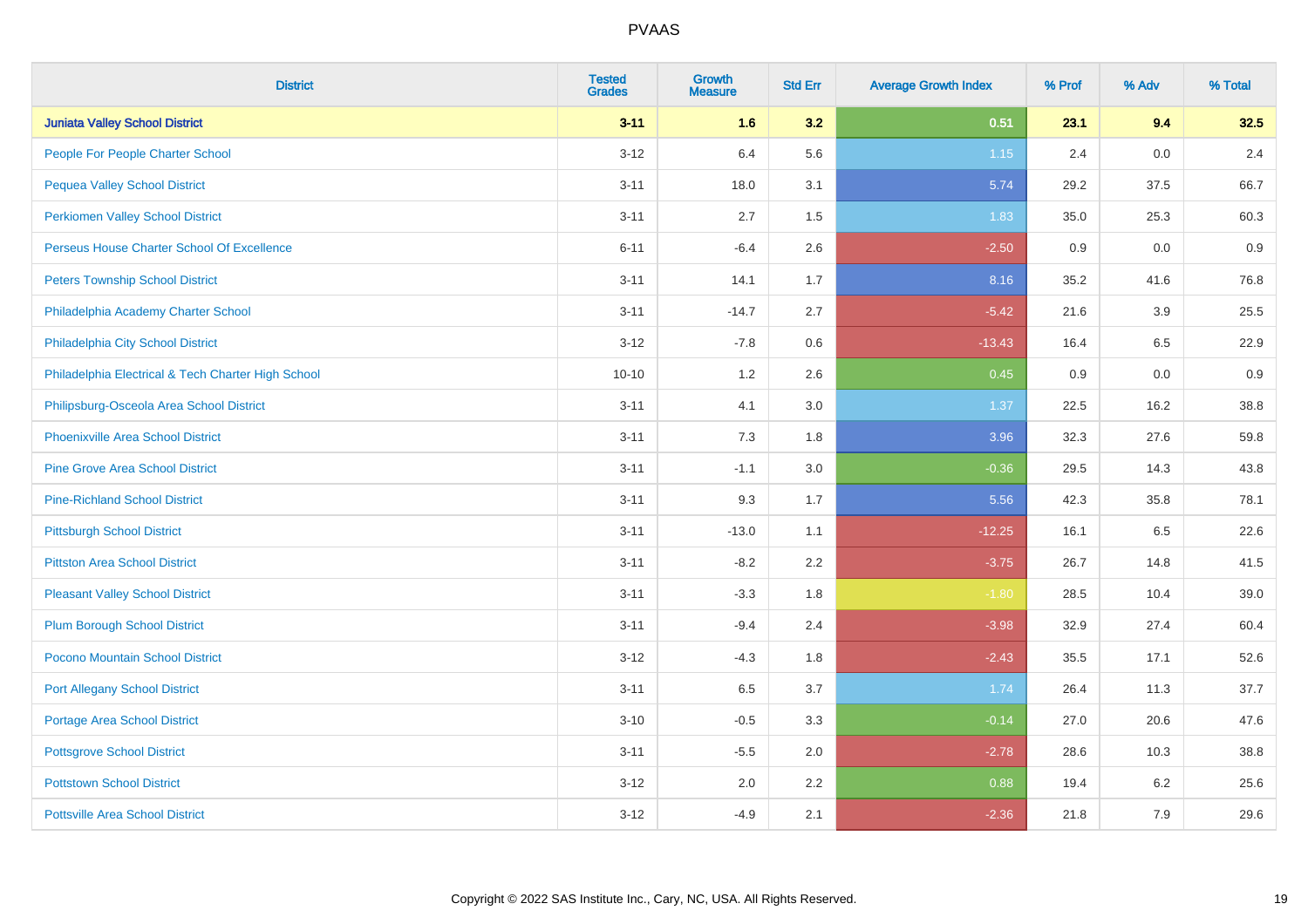| <b>District</b>                                                       | <b>Tested</b><br><b>Grades</b> | <b>Growth</b><br><b>Measure</b> | <b>Std Err</b> | <b>Average Growth Index</b> | % Prof | % Adv   | % Total |
|-----------------------------------------------------------------------|--------------------------------|---------------------------------|----------------|-----------------------------|--------|---------|---------|
| <b>Juniata Valley School District</b>                                 | $3 - 11$                       | 1.6                             | 3.2            | 0.51                        | 23.1   | 9.4     | 32.5    |
| Preparatory Charter School Of Mathematics, Science, Tech, And Careers | $9 - 10$                       | $-5.1$                          | 2.5            | $-2.03$                     | 6.3    | 1.4     | 7.7     |
| Propel Charter School - Braddock Hills                                | $3 - 11$                       | $-2.1$                          | 3.3            | $-0.63$                     | 4.8    | 3.2     | 8.1     |
| <b>Propel Charter School-Homestead</b>                                | $3 - 11$                       | $-5.0$                          | 3.9            | $-1.27$                     | 7.3    | $0.0\,$ | 7.3     |
| <b>Propel Charter School-Montour</b>                                  | $3 - 10$                       | $-3.4$                          | 3.6            | $-0.93$                     | 7.7    | 0.0     | 7.7     |
| <b>Punxsutawney Area School District</b>                              | $3 - 11$                       | 15.8                            | 2.7            | 5.83                        | 18.6   | 29.0    | 47.6    |
| <b>Purchase Line School District</b>                                  | $3 - 12$                       | 4.3                             | 3.3            | 1.30                        | 32.3   | 9.0     | 41.4    |
| <b>Quaker Valley School District</b>                                  | $3 - 11$                       | 12.2                            | 2.5            | 4.90                        | 39.5   | 26.4    | 65.9    |
| <b>Quakertown Community School District</b>                           | $3 - 12$                       | $-4.3$                          | 1.5            | $-2.79$                     | 33.8   | 20.1    | 53.8    |
| <b>Radnor Township School District</b>                                | $3 - 12$                       | 7.5                             | 1.9            | 4.03                        | 33.0   | 38.3    | 71.3    |
| <b>Reach Cyber Charter School</b>                                     | $3 - 11$                       | 1.4                             | 3.6            | 0.40                        | 32.9   | 15.2    | 48.1    |
| <b>Reading School District</b>                                        | $3 - 11$                       | 4.3                             | 1.2            | 3.71                        | 16.8   | 6.0     | 22.8    |
| Red Lion Area School District                                         | $3 - 11$                       | 4.5                             | 1.9            | 2.31                        | 32.3   | 21.5    | 53.8    |
| <b>Redbank Valley School District</b>                                 | $3 - 11$                       | $-7.5$                          | 3.1            | $-2.41$                     | 12.4   | 10.6    | 23.1    |
| Renaissance Academy Charter School                                    | $3 - 11$                       | $-5.6$                          | 3.1            | $-1.79$                     | 28.4   | 18.5    | 46.9    |
| <b>Reynolds School District</b>                                       | $3 - 10$                       | $-3.0$                          | 3.5            | $-0.87$                     | 27.3   | 9.1     | 36.4    |
| <b>Richland School District</b>                                       | $3 - 11$                       | $-6.9$                          | 2.6            | $-2.63$                     | 40.1   | 20.9    | 61.0    |
| <b>Ridgway Area School District</b>                                   | $3 - 11$                       | $-6.1$                          | 4.0            | $-1.53$                     | 42.2   | 15.6    | 57.8    |
| <b>Ridley School District</b>                                         | $3 - 12$                       | 0.3                             | 1.6            | 0.21                        | 32.0   | 10.7    | 42.6    |
| <b>Ringgold School District</b>                                       | $3 - 11$                       | 2.9                             | 2.2            | 1.32                        | 23.8   | 13.3    | 37.1    |
| <b>Riverside Beaver County School District</b>                        | $3 - 11$                       | $-5.5$                          | 2.7            | $-2.03$                     | 35.8   | 23.2    | 59.0    |
| <b>Riverside School District</b>                                      | $3 - 11$                       | $-6.2$                          | 2.7            | $-2.33$                     | 20.8   | 17.0    | 37.7    |
| <b>Riverview School District</b>                                      | $3 - 11$                       | $-13.0$                         | 4.0            | $-3.29$                     | 43.1   | 7.8     | 51.0    |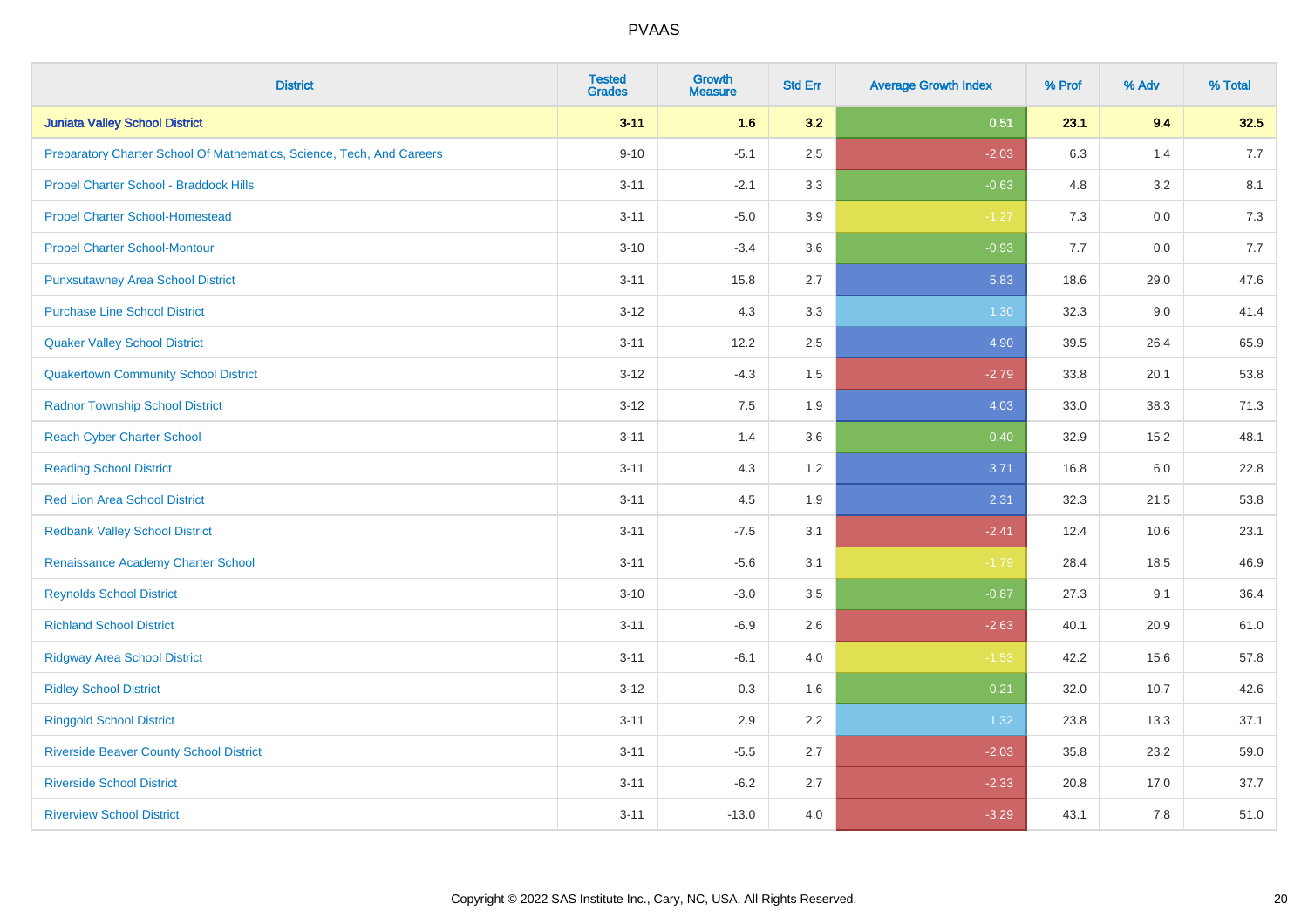| <b>District</b>                               | <b>Tested</b><br><b>Grades</b> | <b>Growth</b><br><b>Measure</b> | <b>Std Err</b> | <b>Average Growth Index</b> | % Prof | % Adv | % Total |
|-----------------------------------------------|--------------------------------|---------------------------------|----------------|-----------------------------|--------|-------|---------|
| <b>Juniata Valley School District</b>         | $3 - 11$                       | 1.6                             | 3.2            | 0.51                        | 23.1   | 9.4   | 32.5    |
| <b>Roberto Clemente Charter School</b>        | $3 - 12$                       | $-3.3$                          | 4.1            | $-0.79$                     | 22.7   | 4.6   | 27.3    |
| <b>Rochester Area School District</b>         | $3 - 11$                       | $-5.7$                          | 3.9            | $-1.45$                     | 14.9   | 2.1   | 17.0    |
| Rose Tree Media School District               | $3 - 10$                       | $-2.8$                          | 2.1            | $-1.33$                     | 35.2   | 29.6  | 64.8    |
| Saint Marys Area School District              | $3 - 11$                       | 6.0                             | 2.2            | 2.69                        | 35.4   | 18.3  | 53.7    |
| <b>Salisbury Township School District</b>     | $3 - 11$                       | 5.8                             | 3.6            | 1.62                        | 24.4   | 12.6  | 37.0    |
| Salisbury-Elk Lick School District            | $3 - 11$                       | $-8.4$                          | 5.8            | $-1.45$                     | 33.3   | 5.6   | 38.9    |
| <b>Saucon Valley School District</b>          | $3 - 11$                       | 18.9                            | 2.2            | 8.48                        | 26.0   | 39.6  | 65.6    |
| <b>Sayre Area School District</b>             | $3 - 11$                       | 5.8                             | 3.2            | 1.81                        | 30.3   | 21.0  | 51.3    |
| <b>School Lane Charter School</b>             | $3 - 11$                       | 2.6                             | 3.6            | 0.72                        | 23.1   | 18.7  | 41.8    |
| Schuylkill Haven Area School District         | $3 - 11$                       | $-5.3$                          | 2.7            | $-1.96$                     | 22.2   | 11.6  | 33.8    |
| <b>Schuylkill Valley School District</b>      | $3 - 11$                       | $-1.0$                          | 2.2            | $-0.47$                     | 29.8   | 20.2  | 50.0    |
| <b>Scranton School District</b>               | $3 - 12$                       | $-10.1$                         | 2.5            | $-4.04$                     | 20.0   | 7.7   | 27.7    |
| Selinsgrove Area School District              | $3 - 12$                       | $-5.7$                          | 2.1            | $-2.74$                     | 25.4   | 13.9  | 39.2    |
| <b>Seneca Valley School District</b>          | $3 - 11$                       | $0.8\,$                         | 1.4            | 0.54                        | 40.6   | 25.2  | 65.8    |
| <b>Shade-Central City School District</b>     | $3 - 11$                       | $-14.6$                         | 4.0            | $-3.68$                     | 9.6    | 0.0   | 9.6     |
| <b>Shaler Area School District</b>            | $3 - 11$                       | $-2.1$                          | 1.8            | $-1.18$                     | 32.0   | 13.0  | 45.0    |
| <b>Shamokin Area School District</b>          | $3 - 11$                       | $-2.6$                          | 2.5            | $-1.06$                     | 19.6   | 9.8   | 29.3    |
| <b>Shanksville-Stonycreek School District</b> | $3 - 10$                       | $-8.6$                          | 5.5            | $-1.55$                     | 17.6   | 23.5  | 41.2    |
| <b>Sharon City School District</b>            | $3 - 11$                       | $-6.5$                          | 2.3            | $-2.79$                     | 13.1   | 5.0   | 18.1    |
| <b>Sharpsville Area School District</b>       | $3 - 11$                       | 3.8                             | 3.7            | 1.04                        | 41.1   | 23.2  | 64.3    |
| <b>Shenandoah Valley School District</b>      | $3 - 11$                       | $-4.5$                          | 3.5            | $-1.29$                     | 14.3   | 0.0   | 14.3    |
| Shenango Area School District                 | $3 - 11$                       | 1.7                             | 3.2            | 0.52                        | 41.4   | 13.8  | 55.3    |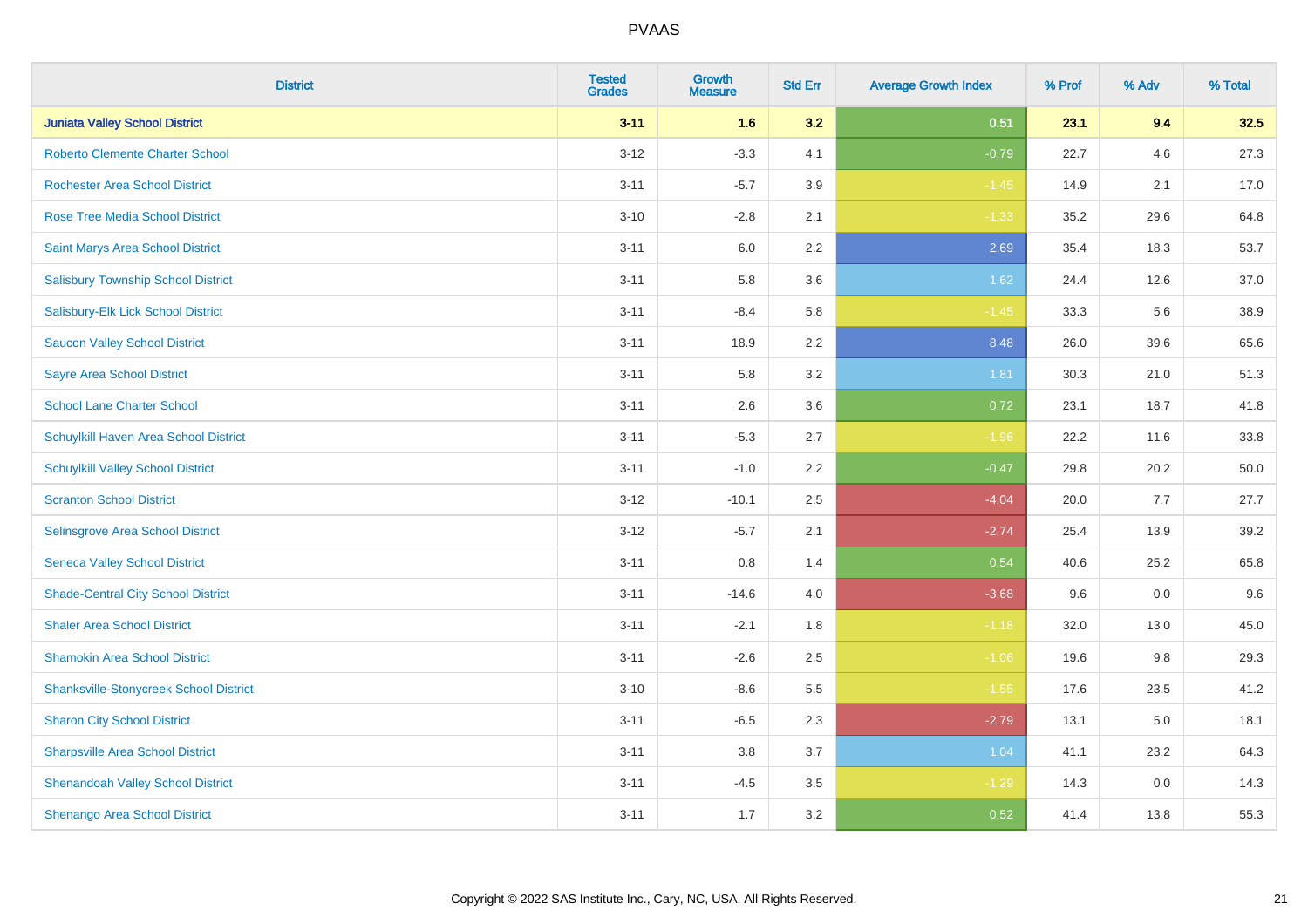| <b>District</b>                            | <b>Tested</b><br><b>Grades</b> | <b>Growth</b><br><b>Measure</b> | <b>Std Err</b> | <b>Average Growth Index</b> | % Prof | % Adv | % Total |
|--------------------------------------------|--------------------------------|---------------------------------|----------------|-----------------------------|--------|-------|---------|
| <b>Juniata Valley School District</b>      | $3 - 11$                       | 1.6                             | 3.2            | 0.51                        | 23.1   | 9.4   | 32.5    |
| <b>Shikellamy School District</b>          | $3 - 10$                       | $-8.3$                          | 2.4            | $-3.42$                     | 20.8   | 18.5  | 39.2    |
| <b>Shippensburg Area School District</b>   | $3 - 11$                       | 0.5                             | 1.8            | 0.26                        | 23.5   | 22.8  | 46.3    |
| <b>Slippery Rock Area School District</b>  | $3 - 11$                       | $-3.8$                          | 2.5            | $-1.56$                     | 30.8   | 21.9  | 52.7    |
| <b>Smethport Area School District</b>      | $3 - 12$                       | 5.8                             | 3.8            | 1.52                        | 24.6   | 20.0  | 44.6    |
| <b>Solanco School District</b>             | $3 - 11$                       | 2.2                             | 1.8            | 1.18                        | 27.2   | 15.0  | 42.3    |
| <b>Somerset Area School District</b>       | $3 - 11$                       | $-7.6$                          | 2.4            | $-3.17$                     | 21.0   | 14.5  | 35.5    |
| <b>Souderton Area School District</b>      | $3 - 11$                       | 18.5                            | 1.4            | 12.86                       | 39.2   | 31.2  | 70.4    |
| South Allegheny School District            | $3 - 11$                       | $-0.9$                          | 3.1            | $-0.30$                     | 23.8   | 2.5   | 26.2    |
| South Butler County School District        | $3 - 10$                       | 6.3                             | 2.2            | 2.80                        | 37.8   | 19.2  | 57.0    |
| <b>South Eastern School District</b>       | $3 - 11$                       | $-1.0$                          | 1.8            | $-0.55$                     | 36.4   | 17.1  | 53.5    |
| South Fayette Township School District     | $3 - 11$                       | 6.0                             | 1.8            | 3.33                        | 32.2   | 38.3  | 70.5    |
| South Middleton School District            | $3 - 11$                       | 4.4                             | 2.2            | 1.95                        | 31.1   | 16.4  | 47.5    |
| <b>South Park School District</b>          | $3 - 11$                       | $-8.8$                          | 2.5            | $-3.46$                     | 28.1   | 17.0  | 45.2    |
| South Side Area School District            | $3 - 11$                       | $-0.6$                          | 3.1            | $-0.19$                     | 24.0   | 28.0  | 52.0    |
| <b>South Western School District</b>       | $3 - 12$                       | 2.5                             | 1.7            | 1.48                        | 36.2   | 19.7  | 55.9    |
| South Williamsport Area School District    | $3 - 10$                       | 0.9                             | 3.1            | 0.31                        | 38.4   | 11.6  | 50.0    |
| <b>Southeast Delco School District</b>     | $3 - 10$                       | 3.9                             | 3.5            | 1.12                        | 18.6   | 3.4   | 22.0    |
| <b>Southeastern Greene School District</b> | $3 - 10$                       | $-2.3$                          | 4.4            | $-0.53$                     | 29.0   | 9.7   | 38.7    |
| Southern Columbia Area School District     | $3 - 11$                       | $-8.5$                          | 3.0            | $-2.83$                     | 30.5   | 12.8  | 43.3    |
| <b>Southern Fulton School District</b>     | $3 - 11$                       | $-5.1$                          | 4.0            | $-1.29$                     | 21.7   | 13.0  | 34.8    |
| Southern Huntingdon County School District | $3 - 11$                       | $-5.9$                          | 3.4            | $-1.76$                     | 32.8   | 4.9   | 37.7    |
| <b>Southern Lehigh School District</b>     | $3 - 11$                       | $-4.1$                          | 2.1            | $-1.94$                     | 39.3   | 28.0  | 67.2    |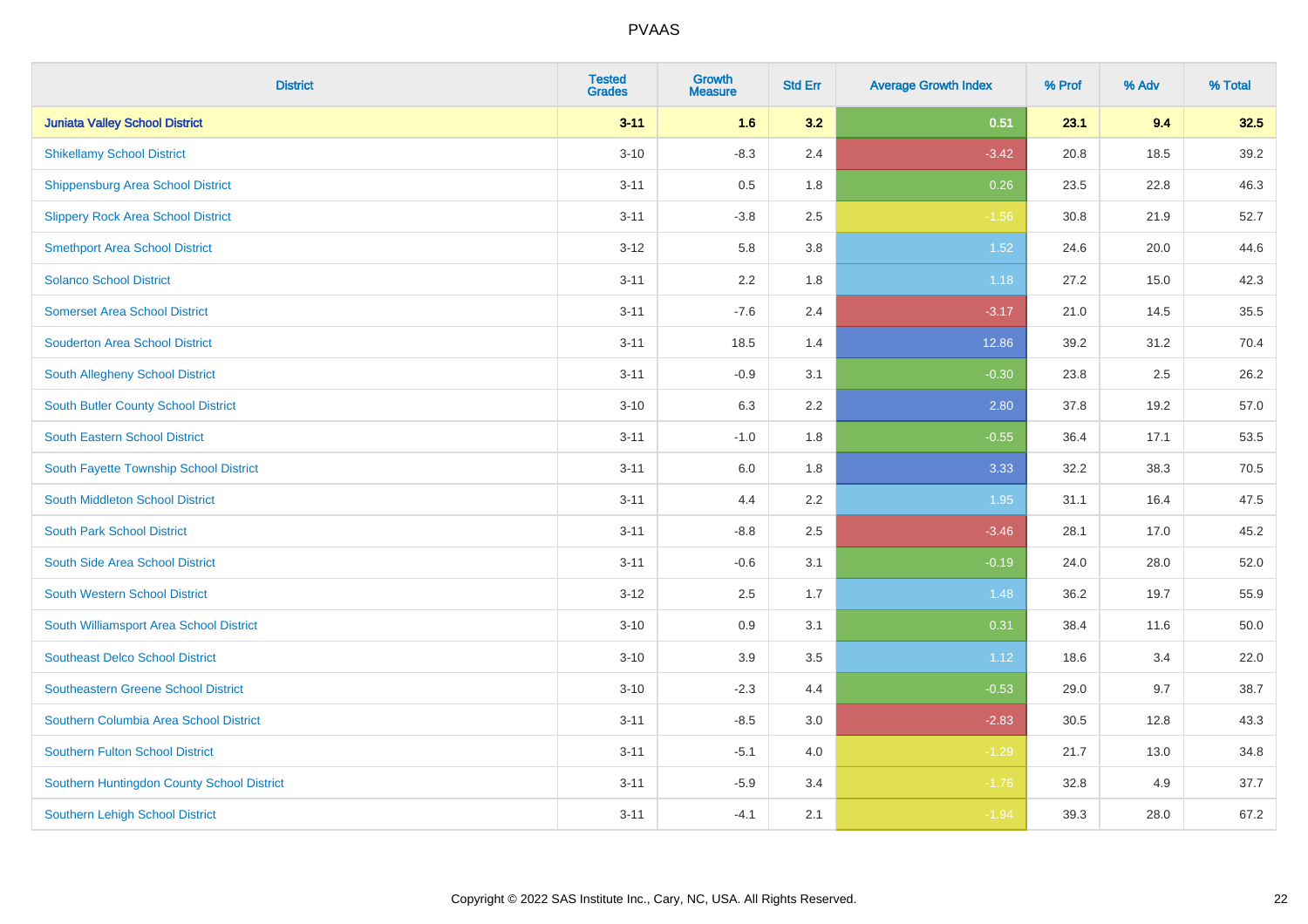| <b>District</b>                              | <b>Tested</b><br><b>Grades</b> | <b>Growth</b><br><b>Measure</b> | <b>Std Err</b> | <b>Average Growth Index</b> | % Prof | % Adv | % Total |
|----------------------------------------------|--------------------------------|---------------------------------|----------------|-----------------------------|--------|-------|---------|
| <b>Juniata Valley School District</b>        | $3 - 11$                       | 1.6                             | 3.2            | 0.51                        | 23.1   | 9.4   | 32.5    |
| Southern Tioga School District               | $3 - 11$                       | $-0.1$                          | 2.8            | $-0.03$                     | 26.3   | 10.3  | 36.6    |
| <b>Southern York County School District</b>  | $3 - 11$                       | 15.5                            | 1.8            | 8.48                        | 37.6   | 29.2  | 66.8    |
| <b>Southmoreland School District</b>         | $3 - 11$                       | $-12.5$                         | 3.1            | $-4.04$                     | 33.3   | 15.5  | 48.8    |
| <b>Spring Cove School District</b>           | $3 - 11$                       | 9.1                             | 2.4            | 3.77                        | 31.8   | 25.4  | 57.1    |
| <b>Spring Grove Area School District</b>     | $3 - 11$                       | 3.9                             | 2.0            | 1.90                        | 30.0   | 23.0  | 53.0    |
| <b>Springfield School District</b>           | $3 - 11$                       | 1.2                             | 1.7            | 0.69                        | 31.8   | 25.2  | 56.9    |
| <b>Springfield Township School District</b>  | $3 - 11$                       | $-3.9$                          | 3.1            | $-1.27$                     | 37.2   | 30.8  | 68.1    |
| <b>Spring-Ford Area School District</b>      | $3 - 11$                       | 16.6                            | 1.2            | 14.02                       | 30.4   | 45.3  | 75.7    |
| <b>State College Area School District</b>    | $3 - 11$                       | 24.5                            | 1.3            | 18.59                       | 31.9   | 46.9  | 78.8    |
| <b>Steel Valley School District</b>          | $3 - 11$                       | 11.1                            | 3.3            | 3.33                        | 34.8   | 10.1  | 44.9    |
| <b>Steelton-Highspire School District</b>    | $3 - 11$                       | $-5.3$                          | 3.2            | $-1.65$                     | 13.9   | 0.0   | 13.9    |
| <b>Sto-Rox School District</b>               | $3 - 10$                       | $-7.0$                          | 3.5            | $-1.99$                     | 3.2    | 0.0   | 3.2     |
| <b>Stroudsburg Area School District</b>      | $3 - 11$                       | $7.5\,$                         | 1.6            | 4.70                        | 30.4   | 18.3  | 48.7    |
| <b>Sugar Valley Rural Charter School</b>     | $3 - 11$                       | $-3.6$                          | 3.7            | $-0.98$                     | 10.3   | 0.0   | 10.3    |
| <b>Sullivan County School District</b>       | $3 - 10$                       | 2.5                             | 4.3            | 0.58                        | 43.6   | 7.7   | 51.3    |
| <b>Susq-Cyber Charter School</b>             | $9 - 11$                       | $-3.2$                          | 5.8            | $-0.54$                     | 23.8   | 4.8   | 28.6    |
| <b>Susquehanna Community School District</b> | $3 - 11$                       | $-4.5$                          | 3.8            | $-1.19$                     | 31.9   | 8.8   | 40.7    |
| Susquehanna Township School District         | $3 - 12$                       | 3.9                             | 2.7            | 1.45                        | 19.0   | 13.1  | 32.0    |
| <b>Susquenita School District</b>            | $3 - 11$                       | $-5.9$                          | 2.6            | $-2.28$                     | 30.6   | 13.9  | 44.4    |
| <b>Tacony Academy Charter School</b>         | $3 - 11$                       | $-12.9$                         | 3.3            | $-3.90$                     | 8.6    | 1.4   | 10.0    |
| <b>Tamaqua Area School District</b>          | $3 - 12$                       | 6.5                             | 2.4            | 2.72                        | 34.3   | 17.5  | 51.8    |
| <b>Tech Freire Charter School</b>            | $9 - 11$                       | 0.7                             | 2.5            | 0.27                        | 3.6    | 0.0   | 3.6     |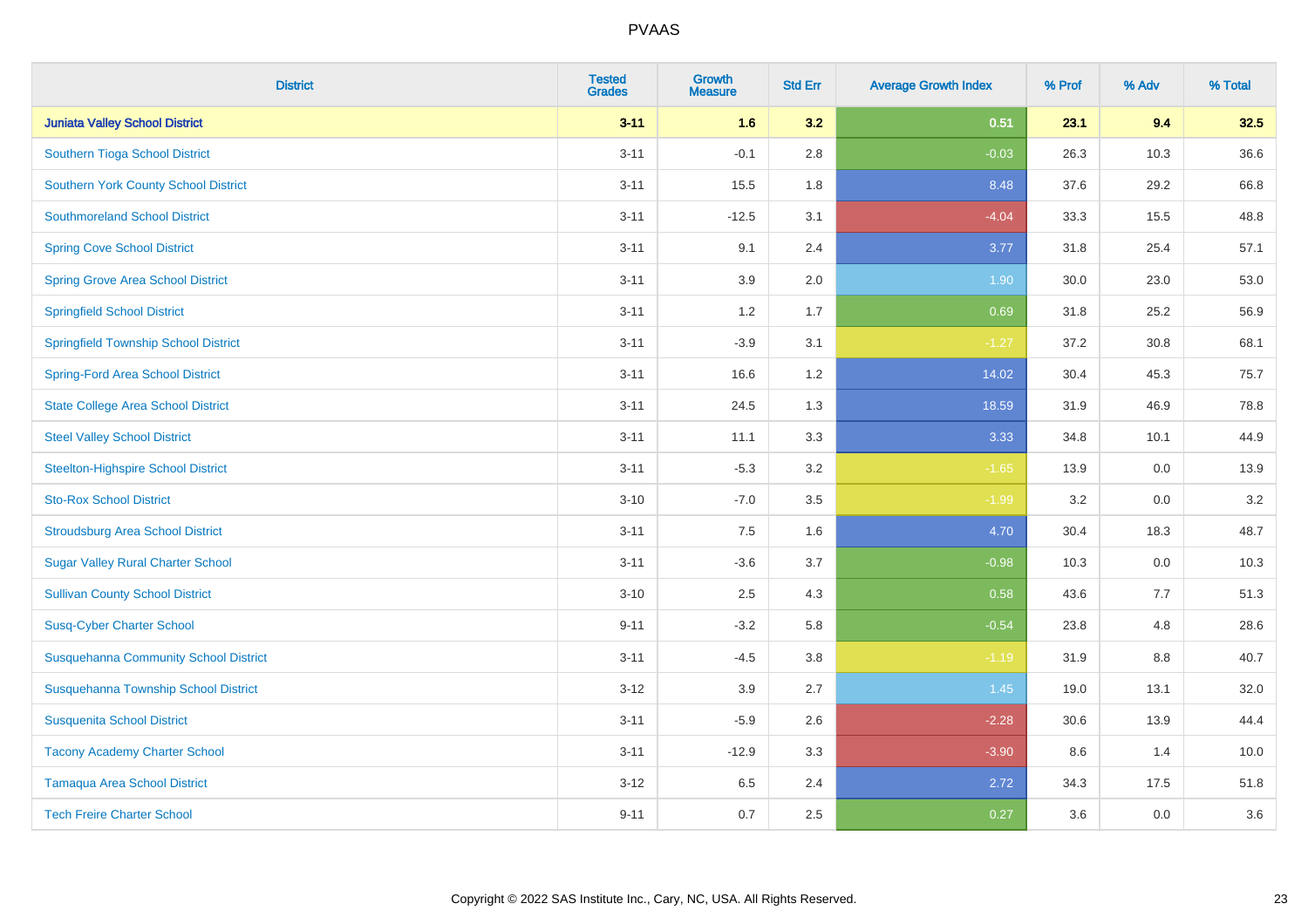| <b>District</b>                               | <b>Tested</b><br><b>Grades</b> | <b>Growth</b><br><b>Measure</b> | <b>Std Err</b> | <b>Average Growth Index</b> | % Prof | % Adv   | % Total |
|-----------------------------------------------|--------------------------------|---------------------------------|----------------|-----------------------------|--------|---------|---------|
| <b>Juniata Valley School District</b>         | $3 - 11$                       | 1.6                             | 3.2            | 0.51                        | 23.1   | 9.4     | 32.5    |
| <b>Tidioute Community Charter School</b>      | $3 - 11$                       | 0.8                             | 4.4            | 0.19                        | 18.1   | 6.9     | 25.0    |
| <b>Titusville Area School District</b>        | $3 - 11$                       | $-5.0$                          | 2.5            | $-1.98$                     | 26.5   | 6.8     | 33.3    |
| <b>Towanda Area School District</b>           | $3 - 11$                       | $-4.0$                          | 2.6            | $-1.52$                     | 24.8   | 9.9     | 34.8    |
| <b>Tredyffrin-Easttown School District</b>    | $3 - 10$                       | 8.7                             | 2.4            | 3.57                        | 35.2   | 35.8    | 71.0    |
| <b>Trinity Area School District</b>           | $3 - 11$                       | $-8.7$                          | 1.8            | $-4.87$                     | 20.9   | 9.8     | 30.8    |
| <b>Tri-Valley School District</b>             | $3 - 10$                       | $-2.7$                          | 3.9            | $-0.69$                     | 31.0   | 9.5     | 40.5    |
| <b>Troy Area School District</b>              | $3 - 10$                       | $-4.7$                          | 3.2            | $-1.46$                     | 22.8   | 16.5    | 39.2    |
| <b>Tulpehocken Area School District</b>       | $3 - 12$                       | 1.0                             | 4.9            | 0.20                        | 11.5   | 23.1    | 34.6    |
| <b>Tunkhannock Area School District</b>       | $3 - 11$                       | 1.4                             | 2.0            | 0.71                        | 29.8   | 18.1    | 47.9    |
| <b>Turkeyfoot Valley Area School District</b> | $3 - 12$                       | $-15.4$                         | 5.8            | $-2.66$                     | 3.8    | 3.8     | 7.6     |
| <b>Tuscarora School District</b>              | $3 - 11$                       | 13.4                            | 2.2            | 6.20                        | 37.1   | 26.3    | 63.4    |
| <b>Tussey Mountain School District</b>        | $3 - 12$                       | $-13.0$                         | 3.3            | $-3.93$                     | 11.1   | $3.2\,$ | 14.3    |
| <b>Twin Valley School District</b>            | $3 - 12$                       | $-3.2$                          | 1.9            | $-1.68$                     | 38.8   | 19.8    | 58.6    |
| <b>Tyrone Area School District</b>            | $3 - 12$                       | 29.2                            | 2.3            | 12.86                       | 36.6   | 29.1    | 65.7    |
| <b>Union Area School District</b>             | $3 - 11$                       | $-6.5$                          | $3.8\,$        | $-1.70$                     | 30.6   | 12.2    | 42.9    |
| <b>Union City Area School District</b>        | $3 - 12$                       | $-8.7$                          | 3.3            | $-2.59$                     | 29.7   | 10.9    | 40.6    |
| <b>Union School District</b>                  | $3 - 12$                       | 2.5                             | 3.7            | 0.69                        | 17.9   | 10.4    | 28.4    |
| <b>Uniontown Area School District</b>         | $3 - 11$                       | $-2.8$                          | 3.1            | $-0.91$                     | 31.7   | $7.3$   | 39.0    |
| <b>Unionville-Chadds Ford School District</b> | $3 - 11$                       | 15.8                            | 1.7            | 9.12                        | 31.2   | 48.0    | 79.2    |
| <b>United School District</b>                 | $3 - 11$                       | 6.3                             | 3.3            | 1.89                        | 38.8   | 16.3    | 55.0    |
| <b>Universal Audenried Charter School</b>     | $9 - 11$                       | $-3.8$                          | 2.5            | $-1.53$                     | 3.0    | $0.5\,$ | 3.5     |
| <b>Upper Adams School District</b>            | $3 - 11$                       | 0.9                             | 2.5            | 0.37                        | 33.0   | 17.0    | 50.0    |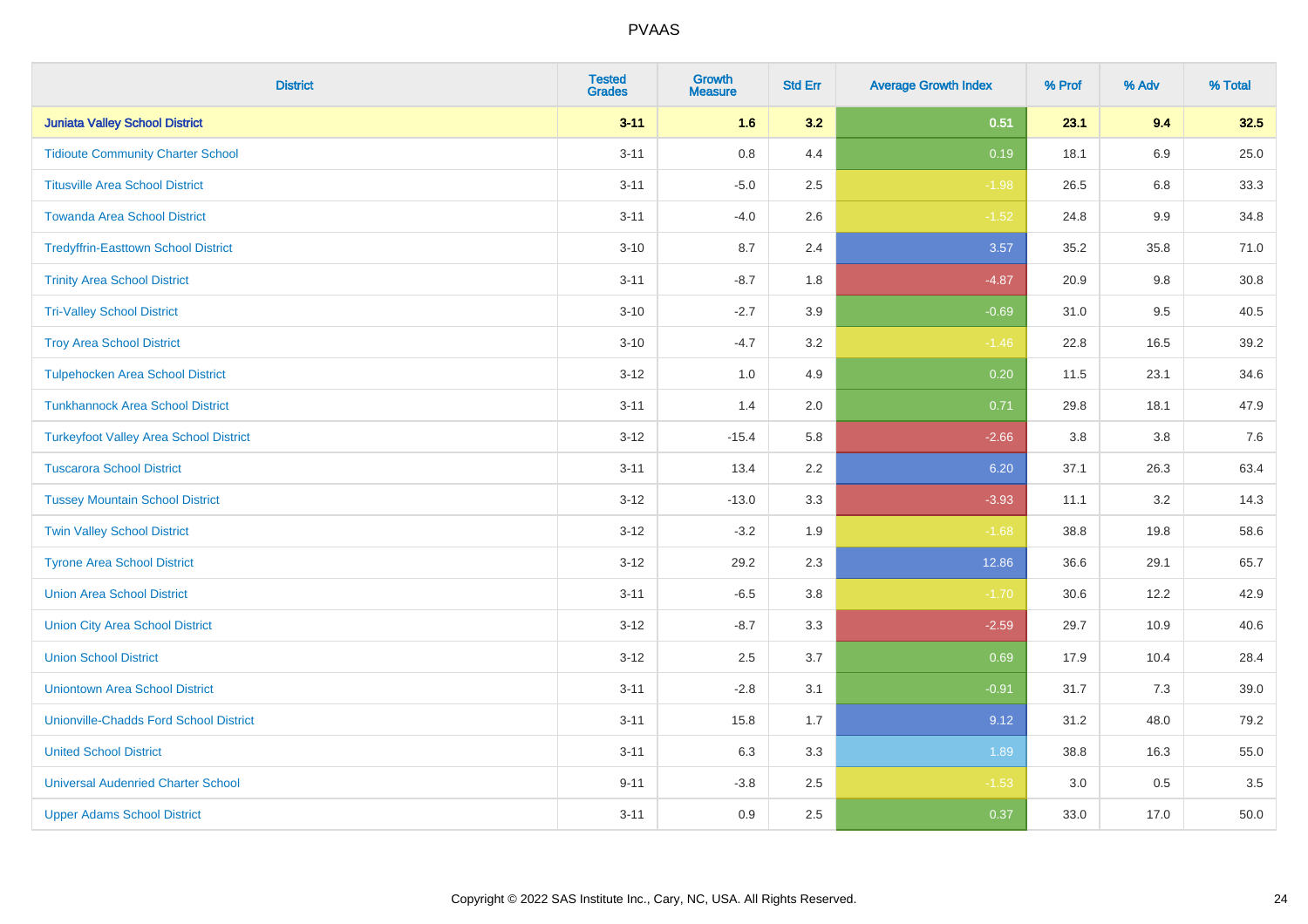| <b>District</b>                                | <b>Tested</b><br><b>Grades</b> | <b>Growth</b><br><b>Measure</b> | <b>Std Err</b> | <b>Average Growth Index</b> | % Prof | % Adv | % Total |
|------------------------------------------------|--------------------------------|---------------------------------|----------------|-----------------------------|--------|-------|---------|
| <b>Juniata Valley School District</b>          | $3 - 11$                       | 1.6                             | 3.2            | 0.51                        | 23.1   | 9.4   | 32.5    |
| <b>Upper Darby School District</b>             | $3 - 12$                       | 11.2                            | 1.4            | 8.28                        | 23.8   | 11.8  | 35.6    |
| <b>Upper Dauphin Area School District</b>      | $3 - 11$                       | 16.5                            | 5.1            | 3.26                        | 37.5   | 26.8  | 64.3    |
| <b>Upper Dublin School District</b>            | $3 - 12$                       | 2.1                             | 1.8            | 1.19                        | 34.7   | 30.0  | 64.7    |
| <b>Upper Merion Area School District</b>       | $3 - 11$                       | 14.0                            | 2.0            | 7.15                        | 34.4   | 32.6  | 67.0    |
| <b>Upper Moreland Township School District</b> | $3 - 11$                       | 1.1                             | 2.0            | 0.56                        | 24.8   | 26.6  | 51.3    |
| <b>Upper Perkiomen School District</b>         | $3 - 11$                       | 5.7                             | 1.9            | 3.04                        | 25.4   | 19.9  | 45.4    |
| <b>Upper Saint Clair School District</b>       | $3 - 11$                       | 13.8                            | 1.8            | 7.86                        | 32.2   | 44.5  | 76.7    |
| Urban Pathways 6-12 Charter School             | $6 - 11$                       | $-4.1$                          | 5.7            | $-0.72$                     | 0.0    | 0.0   | $0.0\,$ |
| <b>Valley Grove School District</b>            | $3 - 10$                       | $-4.0$                          | 5.5            | $-0.72$                     | 68.4   | 15.8  | 84.2    |
| <b>Valley View School District</b>             | $3 - 11$                       | 9.3                             | 2.2            | 4.18                        | 26.6   | 23.1  | 49.7    |
| <b>Wallenpaupack Area School District</b>      | $3 - 11$                       | 8.8                             | 2.1            | 4.28                        | 28.5   | 18.9  | 47.4    |
| <b>Wallingford-Swarthmore School District</b>  | $3 - 10$                       | $5.0\,$                         | 2.2            | 2.25                        | 33.3   | 37.1  | 70.4    |
| <b>Warren County School District</b>           | $3 - 11$                       | $-0.1$                          | 1.6            | $-0.06$                     | 26.7   | 9.7   | 36.4    |
| <b>Warrior Run School District</b>             | $3 - 11$                       | 10.5                            | 2.7            | 3.86                        | 34.1   | 16.8  | 50.9    |
| <b>Warwick School District</b>                 | $3 - 11$                       | 21.7                            | 1.8            | 11.76                       | 27.7   | 36.3  | 64.0    |
| <b>Washington School District</b>              | $3 - 11$                       | $-15.9$                         | 2.9            | $-5.44$                     | 12.9   | 1.7   | 14.7    |
| <b>Wattsburg Area School District</b>          | $3 - 11$                       | 1.0                             | 2.7            | 0.36                        | 20.4   | 12.4  | 32.7    |
| <b>Wayne Highlands School District</b>         | $3 - 11$                       | 22.5                            | 2.5            | 9.16                        | 33.8   | 40.4  | 74.2    |
| <b>Waynesboro Area School District</b>         | $3 - 12$                       | 3.0                             | 1.8            | 1.67                        | 26.0   | 23.5  | 49.5    |
| <b>Weatherly Area School District</b>          | $3 - 11$                       | $-5.8$                          | 4.0            | $-1.44$                     | 32.1   | 8.9   | 41.1    |
| <b>Wellsboro Area School District</b>          | $3 - 11$                       | $-6.3$                          | 3.0            | $-2.08$                     | 24.4   | 13.4  | 37.8    |
| <b>West Allegheny School District</b>          | $3 - 12$                       | 8.6                             | 2.0            | 4.34                        | 37.3   | 27.2  | 64.5    |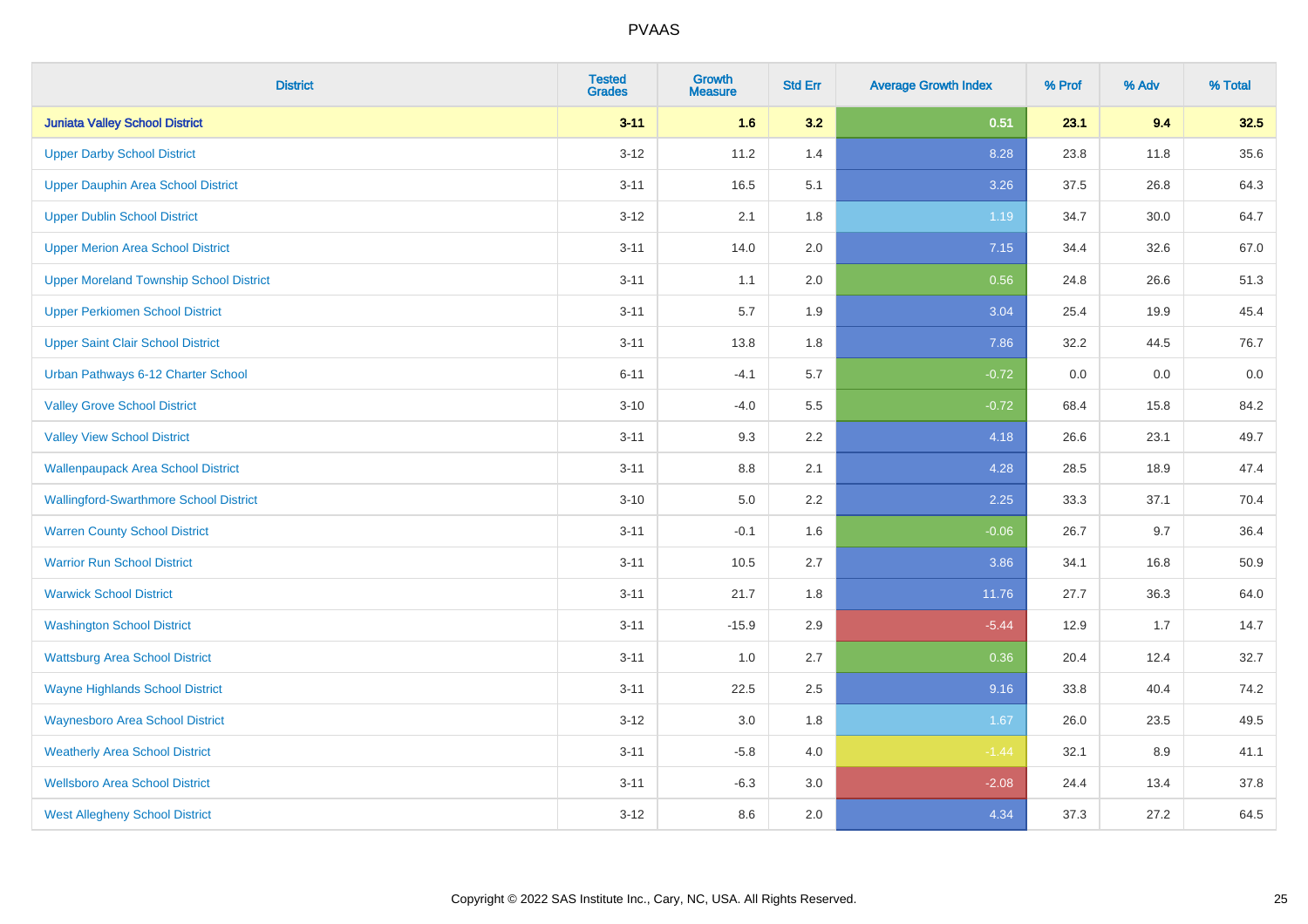| <b>District</b>                                 | <b>Tested</b><br><b>Grades</b> | <b>Growth</b><br><b>Measure</b> | <b>Std Err</b> | <b>Average Growth Index</b> | % Prof | % Adv | % Total |
|-------------------------------------------------|--------------------------------|---------------------------------|----------------|-----------------------------|--------|-------|---------|
| <b>Juniata Valley School District</b>           | $3 - 11$                       | 1.6                             | 3.2            | 0.51                        | 23.1   | 9.4   | 32.5    |
| <b>West Branch Area School District</b>         | $3 - 11$                       | 17.0                            | 3.3            | 5.20                        | 47.1   | 19.1  | 66.2    |
| <b>West Chester Area School District</b>        | $3 - 11$                       | $-2.1$                          | 1.2            | $-1.83$                     | 36.4   | 23.2  | 59.6    |
| <b>West Greene School District</b>              | $3 - 11$                       | $-8.1$                          | 3.9            | $-2.08$                     | 31.0   | 11.9  | 42.9    |
| West Jefferson Hills School District            | $3 - 11$                       | 1.9                             | 1.9            | 0.99                        | 34.8   | 27.3  | 62.1    |
| <b>West Middlesex Area School District</b>      | $3 - 10$                       | $-7.4$                          | 3.5            | $-2.11$                     | 32.0   | 9.6   | 41.6    |
| <b>West Mifflin Area School District</b>        | $3 - 12$                       | $-11.9$                         | 2.5            | $-4.77$                     | 15.9   | 4.0   | 19.9    |
| <b>West Perry School District</b>               | $3 - 11$                       | 11.0                            | 2.3            | 4.76                        | 26.9   | 20.5  | 47.4    |
| <b>West Shore School District</b>               | $3 - 12$                       | 2.2                             | 1.3            | 1.68                        | 31.8   | 15.2  | 47.1    |
| <b>West Side CTC</b>                            | $9 - 10$                       | $-32.0$                         | 3.9            | $-8.16$                     | 5.9    | 0.0   | 5.9     |
| <b>West York Area School District</b>           | $3 - 12$                       | $-9.8$                          | 2.7            | $-3.57$                     | 21.9   | 10.9  | 32.8    |
| <b>Western Beaver County School District</b>    | $3 - 11$                       | $-9.3$                          | 4.2            | $-2.20$                     | 45.1   | 3.9   | 49.0    |
| <b>Western Wayne School District</b>            | $3 - 11$                       | 3.6                             | 2.6            | 1.39                        | 30.8   | 16.2  | 47.0    |
| <b>Westinghouse Arts Academy Charter School</b> | $9 - 10$                       | $-6.0$                          | 3.3            | $-1.81$                     | 20.2   | 8.9   | 29.1    |
| <b>Westmont Hilltop School District</b>         | $3 - 11$                       | $-1.0$                          | 2.8            | $-0.36$                     | 33.3   | 14.7  | 48.0    |
| <b>Whitehall-Coplay School District</b>         | $3 - 11$                       | 11.8                            | 1.7            | 7.06                        | 32.3   | 21.7  | 54.0    |
| <b>Wilkes-Barre Area School District</b>        | $3 - 11$                       | $-12.4$                         | 2.4            | $-5.18$                     | 14.2   | 3.7   | 17.9    |
| <b>William Penn School District</b>             | $3 - 12$                       | 7.0                             | 1.9            | 3.61                        | 14.0   | 7.2   | 21.3    |
| <b>Williams Valley School District</b>          | $3 - 11$                       | 2.6                             | 3.7            | 0.69                        | 17.0   | 5.1   | 22.0    |
| <b>Williamsburg Community School District</b>   | $3 - 11$                       | $-16.9$                         | 4.1            | $-4.14$                     | 22.4   | 0.0   | 22.4    |
| <b>Williamsport Area School District</b>        | $3 - 11$                       | $-11.7$                         | 1.4            | $-8.29$                     | 18.2   | 10.5  | 28.7    |
| Wilmington Area School District                 | $3 - 11$                       | 11.1                            | 3.3            | 3.37                        | 29.8   | 26.2  | 56.0    |
| <b>Wilson Area School District</b>              | $3 - 11$                       | $-0.3$                          | 2.4            | $-0.12$                     | 35.4   | 14.6  | 50.0    |